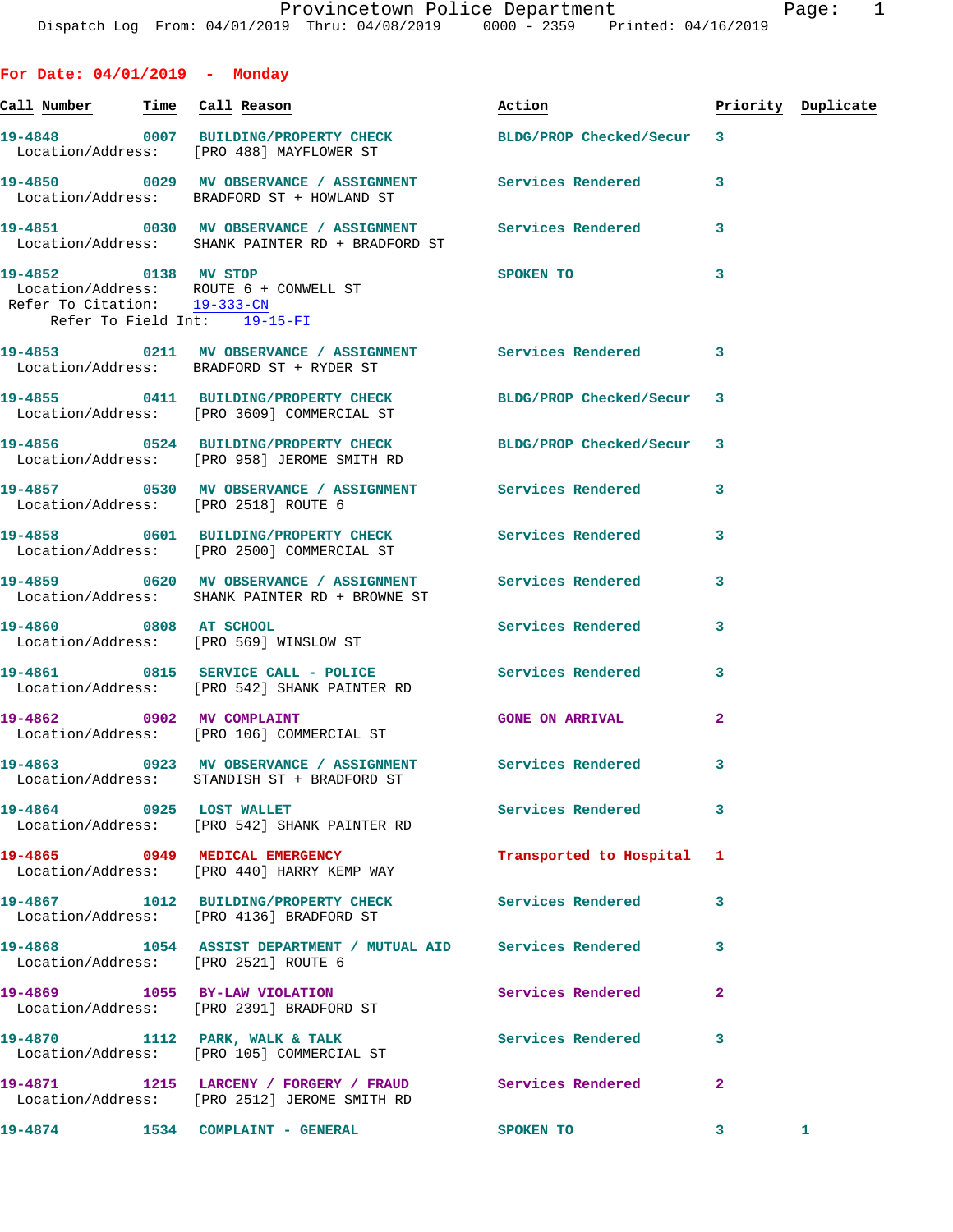|                                                                                              | Provincetown Police Department                                                                            |                           |   |
|----------------------------------------------------------------------------------------------|-----------------------------------------------------------------------------------------------------------|---------------------------|---|
|                                                                                              | Dispatch Log From: 04/01/2019 Thru: 04/08/2019 0000 - 2359 Printed: 04/16/2019                            |                           |   |
|                                                                                              | Location/Address: [PRO 2181] SHIPS WAY RD                                                                 |                           |   |
| 19-4875 1541 MEDICAL EMERGENCY                                                               | Location/Address: [PRO 658] MOZART AVE                                                                    | Transported to Hospital   | 1 |
|                                                                                              | 19-4878 1612 PARK, WALK & TALK<br>Location/Address: [PRO 105] COMMERCIAL ST                               | <b>Services Rendered</b>  | 3 |
| 19-4879 1735 MV STOP                                                                         | Location/Address: LAW ST + COMMERCIAL ST<br>Refer To Citation: $\frac{19-334-CN}{29-338C}$                | <b>VERBAL WARNING</b>     | 3 |
|                                                                                              | 19-4880 1738 MEDICAL EMERGENCY<br>Location/Address: [PRO 442] HARRY KEMP WAY                              | <b>PATIENT REFUSAL</b>    | 1 |
| Location/Address: [PRO 94] BRADFORD ST                                                       | 19-4881 1814 MV OBSERVANCE / ASSIGNMENT Services Rendered                                                 |                           | 3 |
|                                                                                              | 19-4882 1831 PARKING COMPLAINT<br>Location/Address: [PRO 105] COMMERCIAL ST                               | Services Rendered         | 3 |
|                                                                                              | 19-4884 2034 BUILDING/PROPERTY CHECK<br>Location/Address: [PRO 530] SHANK PAINTER RD                      | BLDG/PROP Checked/Secur   | 3 |
|                                                                                              | 19-4885 2049 BUILDING/PROPERTY CHECK<br>Location/Address: [PRO 447] JEROME SMITH RD                       | BLDG/PROP Checked/Secur   | 3 |
|                                                                                              | 19-4886 2050 BUILDING/PROPERTY CHECK<br>Location/Address: [PRO 2898] JEROME SMITH RD                      | <b>Services Rendered</b>  | 3 |
| Location/Address: BRADFORD ST                                                                | 19-4888 2109 MV OBSERVANCE / ASSIGNMENT Services Rendered                                                 |                           | 3 |
| 19-4889 2120 MV STOP                                                                         | Location/Address: HOWLAND ST + HARRY KEMP WAY<br>Refer To Citation: $\frac{19-335-CN}{19-335-CN}$         | <b>VERBAL WARNING</b>     | 3 |
|                                                                                              | 19-4890 2324 MEDICAL EMERGENCY<br>Location/Address: [PRO 3430] COMMERCIAL ST                              | Transported to Hospital 1 |   |
| For Date: $04/02/2019$ - Tuesday                                                             |                                                                                                           |                           |   |
|                                                                                              | 19-4892 0030 PARK, WALK & TALK<br>Location/Address: [PRO 3870] COMMERCIAL ST                              | SPOKEN TO                 | 3 |
|                                                                                              | 19-4893 0033 BUILDING/PROPERTY CHECK BLDG/PROP Checked/Secur<br>Location/Address: [PRO 379] COMMERCIAL ST |                           | 3 |
| Location/Address: [PRO 37] BRADFORD ST                                                       | 19-4895 0034 MV OBSERVANCE / ASSIGNMENT Services Rendered                                                 |                           | 3 |
|                                                                                              | 19-4894 0035 MV OBSERVANCE / ASSIGNMENT<br>Location/Address: COMMERCIAL ST + BRADFORD ST                  | <b>Services Rendered</b>  | 3 |
| 19-4896 0040 BAR CHECK                                                                       | Location/Address: [PRO 399] COMMERCIAL ST                                                                 | <b>Services Rendered</b>  | 3 |
|                                                                                              | 19-4898 0101 ASSIST CITIZEN<br>Location/Address: [PRO 3004] BRADFORD ST<br>Refer To Citation: T1244522    | Citation / Warning Issu   | 3 |
|                                                                                              | Location/Address: BRADFORD ST + HOWLAND ST                                                                |                           | 3 |
|                                                                                              | 19-4899 0203 BUILDING/PROPERTY CHECK<br>Location/Address: [PRO 3489] COMMERCIAL ST                        | BLDG/PROP Checked/Secur   | 3 |
| 19-4900 0204 MV STOP<br>Location/Address: [PRO 2513] ROUTE 6<br>Refer To Citation: 19-336-CN |                                                                                                           | <b>VERBAL WARNING</b>     | 3 |

Page: 2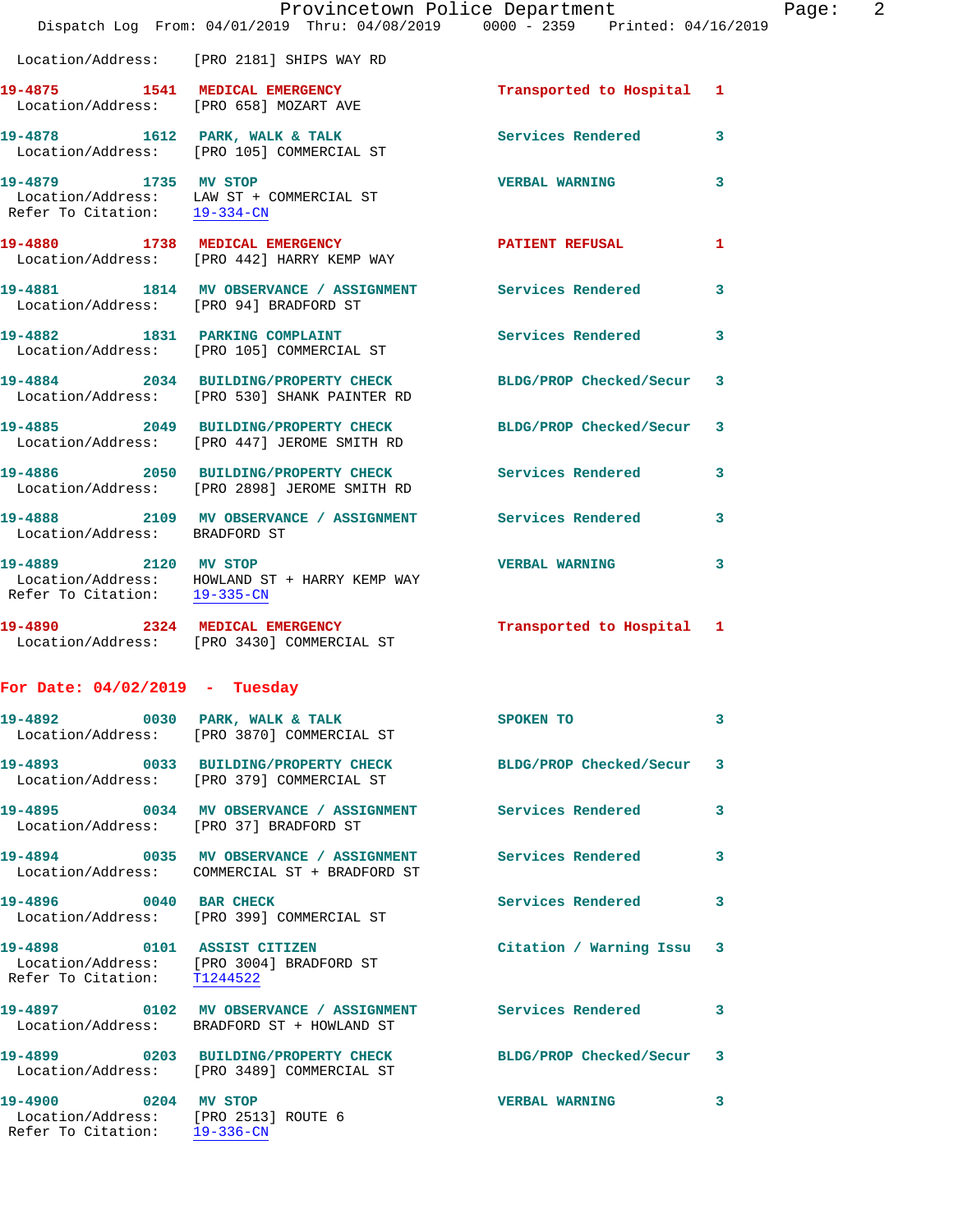|                                        | 19-4901 0216 BUILDING/PROPERTY CHECK Services Rendered 3<br>Location/Address: [PRO 3259] MACMILLAN WHARF          |                           |                            |
|----------------------------------------|-------------------------------------------------------------------------------------------------------------------|---------------------------|----------------------------|
|                                        | 19-4902 		 0225 MV OBSERVANCE / ASSIGNMENT Services Rendered<br>Location/Address: BRADFORD ST + SHANK PAINTER RD  |                           | 3                          |
|                                        | 19-4903 0229 MV OBSERVANCE / ASSIGNMENT Services Rendered 3<br>Location/Address: [PRO 2494] BRADFORD ST           |                           |                            |
|                                        | 19-4904 0307 BUILDING/PROPERTY CHECK<br>Location/Address: [PRO 440] HARRY KEMP WAY                                | BLDG/PROP Checked/Secur 3 |                            |
| Location/Address: [PRO 569] WINSLOW ST | 19-4905 0346 BUILDING/PROPERTY CHECK                                                                              | BLDG/PROP Checked/Secur 3 |                            |
| Location/Address: [PRO 3440] ROUTE 6   | 19-4907 6500 MV OBSERVANCE / ASSIGNMENT Services Rendered                                                         |                           | 3                          |
|                                        | 19-4906 0514 BUILDING/PROPERTY CHECK<br>Location/Address: [PRO 2540] RACE POINT RD                                | <b>Services Rendered</b>  | 3                          |
|                                        | 19-4908 0538 BUILDING/PROPERTY CHECK<br>Location/Address: [PRO 516] RACE POINT RD                                 | BLDG/PROP Checked/Secur 3 |                            |
|                                        | 19-4910 0543 BUILDING/PROPERTY CHECK<br>Location/Address: [PRO 2898] JEROME SMITH RD                              | Services Rendered         | 3                          |
|                                        | 19-4911 0553 MV OBSERVANCE / ASSIGNMENT Services Rendered<br>Location/Address: SHANK PAINTER RD + JEROME SMITH RD |                           | 3                          |
| 19-4912 0607 MV STOP                   | Location/Address: [PRO 3296] SHANK PAINTER RD<br>Refer To Citation: 19-337-CN                                     | <b>VERBAL WARNING</b>     | 3                          |
| 19-4913 0747 NOISE COMPLAINT           | Location/Address: [PRO 442] HARRY KEMP WAY                                                                        | SPOKEN TO                 | 3                          |
| Location/Address: [PRO 569] WINSLOW ST | 19-4914 0803 SERVICE CALL - POLICE                                                                                | Services Rendered         | 3                          |
|                                        | 19-4915 0812 PARK, WALK & TALK<br>Location/Address: [PRO 3259] MACMILLAN WHARF                                    | Services Rendered         | 3                          |
| 19-4916 0826 ANIMAL CALL               | Location/Address: [PRO 1204] COMMERCIAL ST                                                                        | SPOKEN TO                 | $\mathbf{2}$               |
|                                        | 19-4917 6853 MV OBSERVANCE / ASSIGNMENT Services Rendered<br>Location/Address: [PRO 4136] BRADFORD ST             |                           | $\overline{\phantom{a}}$ 3 |
|                                        | 19-4919 0903 SERVICE CALL - POLICE<br>Location/Address: [PRO 105] COMMERCIAL ST                                   | <b>Services Rendered</b>  | $\mathbf{3}$               |
| Location/Address: ROUTE 6 + SNAIL RD   | 19-4920 0917 MV OBSERVANCE / ASSIGNMENT                                                                           | No Action Required 3      |                            |
|                                        | 19-4921 0930 BUILDING/PROPERTY CHECK<br>Location/Address: [PRO 3317] CEMETERY RD                                  | BLDG/PROP Checked/Secur 3 |                            |
|                                        | 19-4922 0931 BUILDING/PROPERTY CHECK BLDG/PROP Checked/Secur 3<br>Location/Address: [PRO 3318] CEMETERY RD        |                           |                            |
|                                        | 19-4923 0934 MV STOP<br>Location/Address: [PRO 3670] SHANK PAINTER RD<br>Refer To Citation: 19-338-CN             | <b>VERBAL WARNING</b>     | 3                          |
|                                        | 19-4924 0938 SERVICE CALL - POLICE<br>Location/Address: [PRO 2645] SHANK PAINTER RD                               | <b>Services Rendered</b>  | $\overline{\phantom{a}}$ 3 |
| 19-4925                                | 0959 PARK, WALK & TALK                                                                                            | Services Rendered 3       |                            |

Location/Address: [PRO 537] SHANK PAINTER RD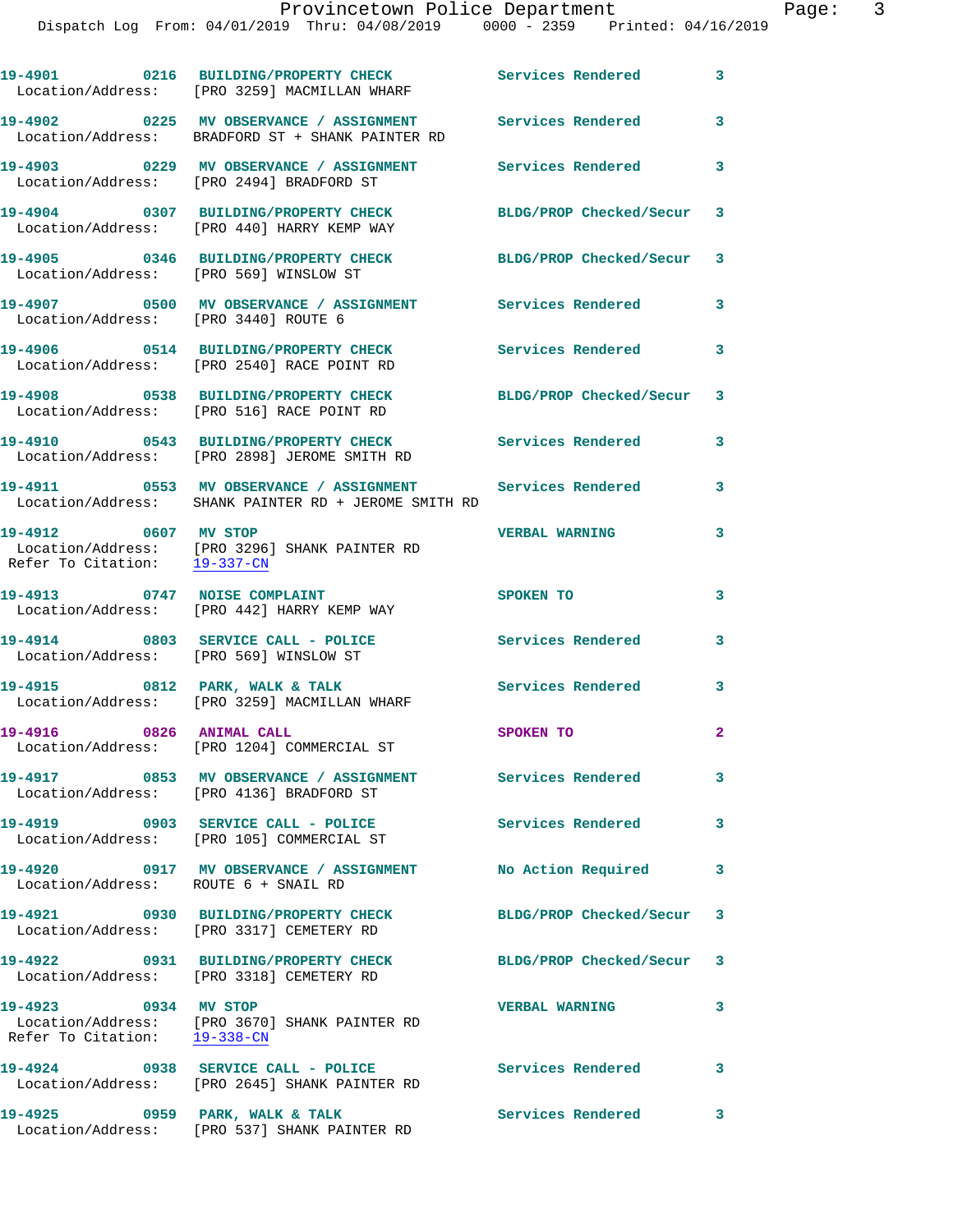|                                                                      | 19-4926 1009 BUILDING/PROPERTY CHECK<br>Location/Address: [PRO 2483] COMMERCIAL ST                          | <b>Services Rendered</b>  | 3              |
|----------------------------------------------------------------------|-------------------------------------------------------------------------------------------------------------|---------------------------|----------------|
|                                                                      | 19-4927 1023 BUILDING/PROPERTY CHECK<br>Location/Address: [PRO 2493] BRADFORD ST                            | <b>Services Rendered</b>  | 3              |
|                                                                      | 19-4928 1034 PARKING COMPLAINT<br>Location/Address: [PRO 105] COMMERCIAL ST                                 | Services Rendered         | 3              |
|                                                                      | 19-4929 1035 BUILDING/PROPERTY CHECK<br>Location/Address: [PRO 2540] RACE POINT RD                          | Services Rendered         | 3              |
| 19-4932 1137 911 - GENERAL<br>Location/Address: COMMERCIAL ST        |                                                                                                             | SPOKEN TO                 | 1              |
|                                                                      | 19-4933 1139 SERVICE CALL - POLICE<br>Location/Address: [PRO 569] WINSLOW ST                                | Services Rendered         | 3              |
|                                                                      | 19-4934 1313 BUILDING/PROPERTY CHECK<br>Location/Address: [PRO 3259] MACMILLAN WHARF                        | Services Rendered         | 3              |
|                                                                      | 19-4936 1336 PARK, WALK & TALK<br>Location/Address: [PRO 3870] COMMERCIAL ST                                | <b>Services Rendered</b>  | 3              |
|                                                                      | 19-4935 1337 MV OBSERVANCE / ASSIGNMENT Services Rendered<br>Location/Address: COMMERCIAL ST + SNAIL RD     |                           | 3              |
| Location/Address: [PRO 2521] ROUTE 6<br>Refer To Citation: 19-339-CN | 19-4938 1436 ASSIST DEPARTMENT / MUTUAL AID VERBAL WARNING                                                  |                           | 3              |
| 19-4941 1858 MV DISABLED                                             | Location/Address: [PRO 2518] ROUTE 6                                                                        | Services Rendered         | $\overline{2}$ |
| Location/Address: [PRO 3440] ROUTE 6                                 | 19-4942 2033 MV OBSERVANCE / ASSIGNMENT Services Rendered                                                   |                           | 3              |
|                                                                      | 19-4943 2139 BUILDING/PROPERTY CHECK<br>Location/Address: [PRO 530] SHANK PAINTER RD                        | BLDG/PROP Checked/Secur 3 |                |
|                                                                      | 19-4945 2154 MV OBSERVANCE / ASSIGNMENT<br>Location/Address: [PRO 1892] SHANK PAINTER RD                    | Services Rendered 3       |                |
|                                                                      | 19-4946 2206 BUILDING/PROPERTY CHECK<br>Location/Address: [PRO 182] COMMERCIAL ST                           | BLDG/PROP Checked/Secur 3 |                |
|                                                                      | 19-4947 2214 BUILDING/PROPERTY CHECK BLDG/PROP Checked/Secur 3<br>Location/Address: [PRO 519] RACE POINT RD |                           |                |
| 19-4948 2232 LOST IPHONE                                             | Location/Address: [PRO 542] SHANK PAINTER RD                                                                | Services Rendered 3       |                |
|                                                                      | 19-4949 2356 MV OBSERVANCE / ASSIGNMENT Services Rendered<br>Location/Address: [PRO 2494] BRADFORD ST       |                           | 3              |
| For Date: $04/03/2019$ - Wednesday                                   |                                                                                                             |                           |                |
|                                                                      | 19-4950 0044 BUILDING/PROPERTY CHECK<br>Location/Address: [PRO 530] SHANK PAINTER RD                        | BLDG/PROP Checked/Secur 3 |                |
|                                                                      | 19-4952 0052 BUILDING/PROPERTY CHECK<br>Location/Address: [PRO 517] RACE POINT RD                           | BLDG/PROP Checked/Secur 3 |                |
|                                                                      |                                                                                                             |                           |                |

Location/Address: [PRO 1989] COMMERCIAL ST

Location/Address: [PRO 4136] BRADFORD ST

**19-4953 0100 BUILDING/PROPERTY CHECK BLDG/PROP Checked/Secur 3 19-4954 0108 MV OBSERVANCE / ASSIGNMENT Services Rendered 3**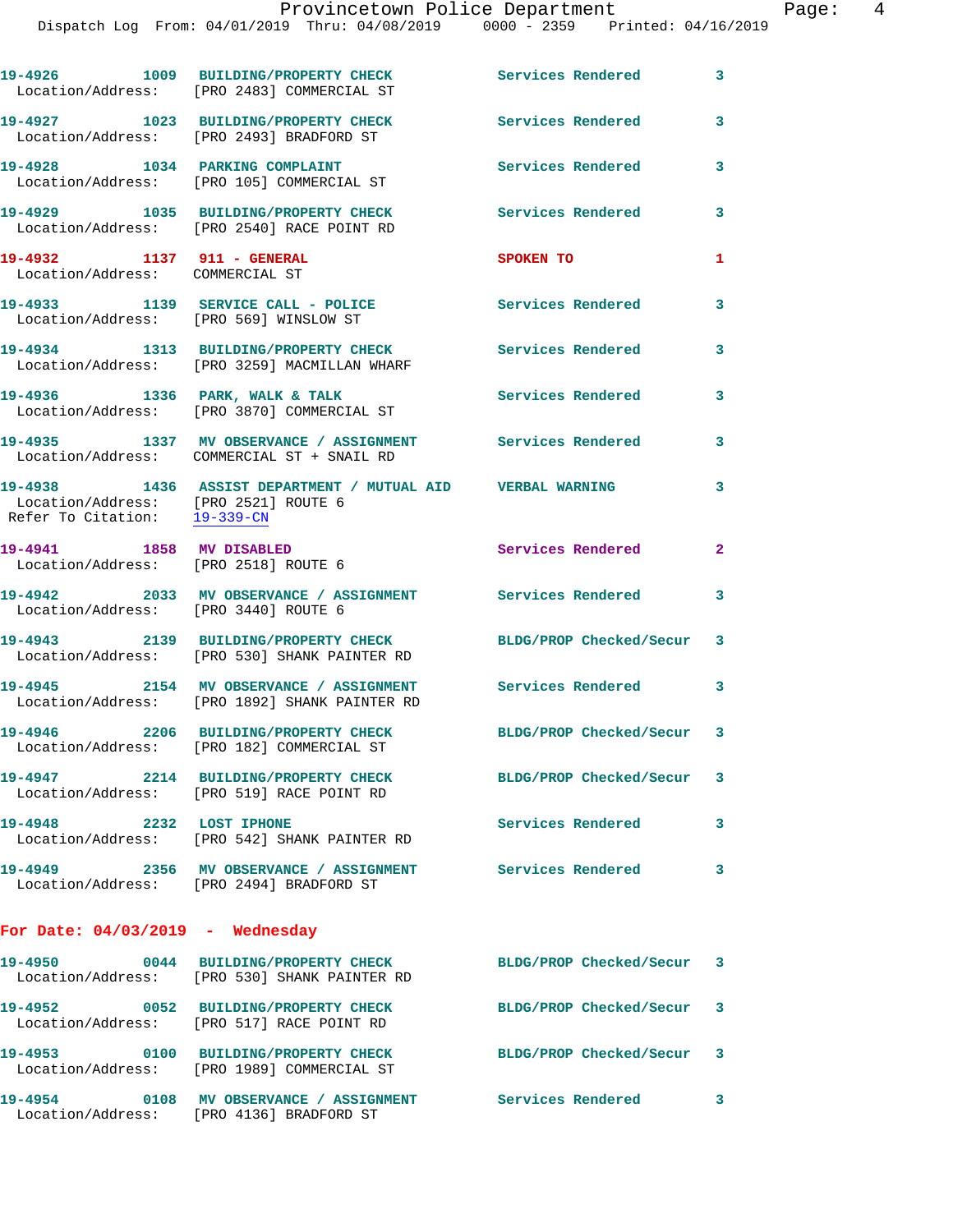|                                        | Provincetown Police Department<br>Dispatch Log From: 04/01/2019 Thru: 04/08/2019 0000 - 2359 Printed: 04/16/2019 |                            |   | Page: 5 |  |
|----------------------------------------|------------------------------------------------------------------------------------------------------------------|----------------------------|---|---------|--|
|                                        | 19-4955 0125 BUILDING/PROPERTY CHECK Services Rendered 3<br>Location/Address: [PRO 2540] RACE POINT RD           |                            |   |         |  |
| Location/Address: [PRO 2513] ROUTE 6   | 19-4957 0138 MV OBSERVANCE / ASSIGNMENT Services Rendered 3                                                      |                            |   |         |  |
|                                        | 19-4956 0139 BUILDING/PROPERTY CHECK BLDG/PROP Checked/Secur 3<br>Location/Address: [PRO 182] COMMERCIAL ST      |                            |   |         |  |
| Location/Address: [PRO 2513] ROUTE 6   | 19-4958 0141 MV OBSERVANCE / ASSIGNMENT Services Rendered 3                                                      |                            |   |         |  |
|                                        |                                                                                                                  |                            |   |         |  |
|                                        | 19-4960 0214 BUILDING/PROPERTY CHECK BLDG/PROP Checked/Secur 3<br>Location/Address: [PRO 3259] MACMILLAN WHARF   |                            |   |         |  |
|                                        |                                                                                                                  | Services Rendered 3        |   |         |  |
|                                        | 19-4962 0330 BUILDING/PROPERTY CHECK BLDG/PROP Checked/Secur 3<br>Location/Address: [PRO 2483] COMMERCIAL ST     |                            |   |         |  |
|                                        | 19-4963 0403 BUILDING/PROPERTY CHECK BLDG/PROP Checked/Secur 3<br>Location/Address: [PRO 447] JEROME SMITH RD    |                            |   |         |  |
|                                        | 19-4964 0409 BUILDING/PROPERTY CHECK Services Rendered 3<br>Location/Address: [PRO 3430] COMMERCIAL ST           |                            |   |         |  |
|                                        | 19-4965 0538 MV OBSERVANCE / ASSIGNMENT BLDG/PROP Checked/Secur 3<br>Location/Address: [PRO 2489] BRADFORD ST    |                            |   |         |  |
| Location/Address: [PRO 3921] ROUTE 6   | 19-4966 0538 BUILDING/PROPERTY CHECK BLDG/PROP Checked/Secur 3                                                   |                            |   |         |  |
| Location/Address: SNAIL RD + ROUTE 6   | 19-4967 6542 MV OBSERVANCE / ASSIGNMENT Services Rendered 3                                                      |                            |   |         |  |
| Location/Address: [PRO 569] WINSLOW ST | 19-4968 0810 SERVICE CALL - POLICE Services Rendered 3                                                           |                            |   |         |  |
| Location/Address: [PRO 571] ALDEN ST   | 19-4969 0827 BUILDING/PROPERTY CHECK                                                                             | BLDG/PROP Checked/Secur 3  |   |         |  |
|                                        | 19-4970 0852 GENERAL INFO Services Rendered 3<br>Location/Address: [PRO 542] SHANK PAINTER RD                    |                            |   |         |  |
|                                        | 19-4972 0903 ALARM - GENERAL<br>Location/Address: [PRO 1185] COMMERCIAL ST                                       | <b>Services Rendered</b> 1 |   |         |  |
|                                        | 19-4974 1036 SERVICE CALL - POLICE Services Rendered<br>Location/Address: [PRO 3296] SHANK PAINTER RD            |                            | 3 |         |  |
|                                        | 19-4975 1054 PARK, WALK & TALK<br>Location/Address: [PRO 537] SHANK PAINTER RD                                   | Services Rendered 3        |   |         |  |
|                                        | 19-4976 1106 COMPLAINT - GENERAL<br>Location/Address: [PRO 542] SHANK PAINTER RD                                 | <b>SPOKEN TO</b>           | 3 |         |  |
| 19-4977 1112 HAZARDS                   | Location/Address: [PRO 2977] COMMERCIAL ST                                                                       | Referred to Other Agenc 2  |   |         |  |
| Location/Address: ROUTE 6 + SNAIL RD   | 19-4978 1158 MV OBSERVANCE / ASSIGNMENT No Action Required 3                                                     |                            |   |         |  |
|                                        | 19-4979 1316 SERVICE CALL - POLICE 3 Services Rendered 3<br>Location/Address: [PRO 3966] SHANK PAINTER RD        |                            |   |         |  |
|                                        | 19-4980 1349 MV OBSERVANCE / ASSIGNMENT Services Rendered 3<br>Location/Address: BRADFORD ST + SHANK PAINTER RD  |                            |   |         |  |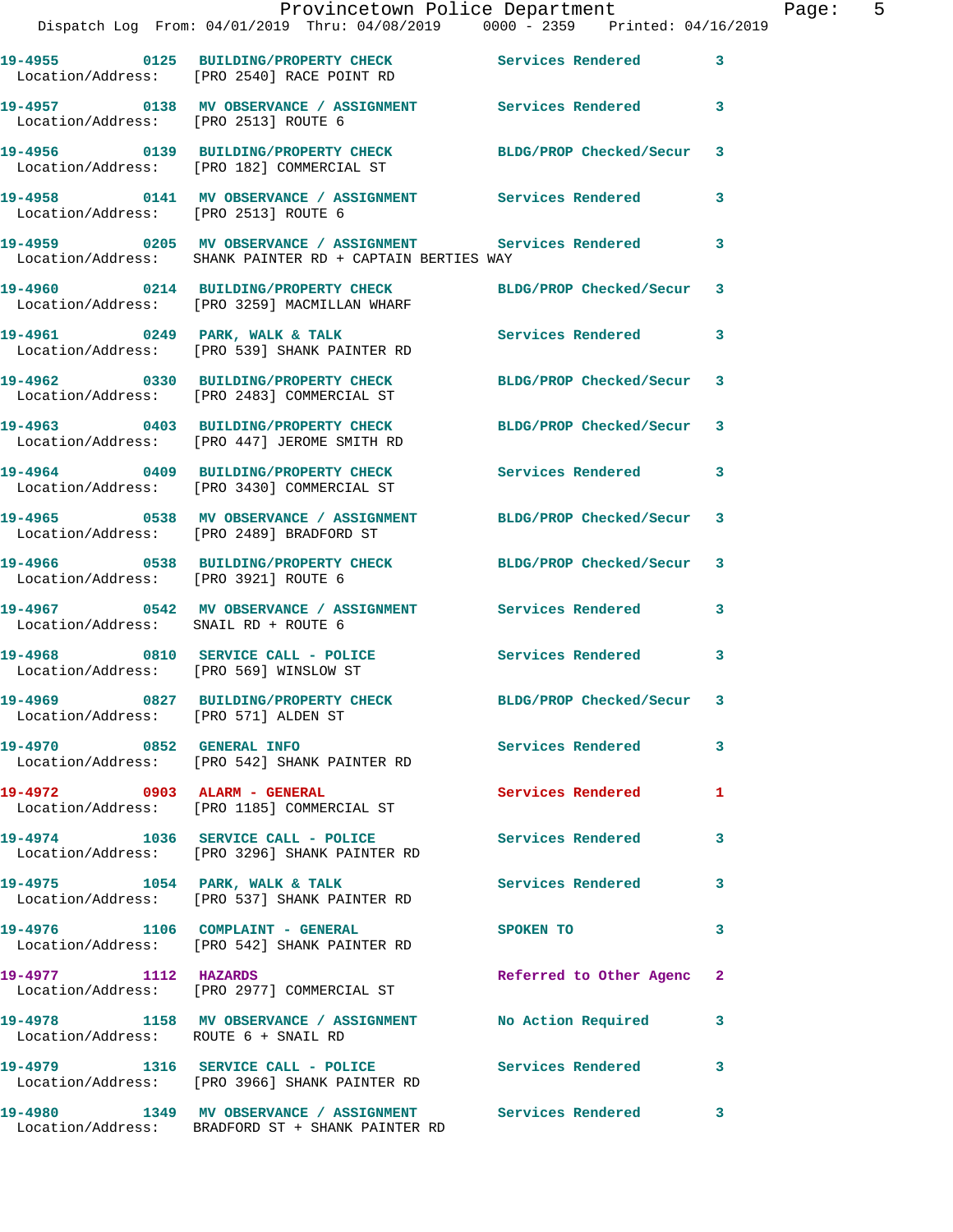| Location/Address: [PRO 3287] ROUTE 6                                              | 19-4981 1410 BUILDING/PROPERTY CHECK BLDG/PROP Checked/Secur 3                                          |                            |                         |
|-----------------------------------------------------------------------------------|---------------------------------------------------------------------------------------------------------|----------------------------|-------------------------|
|                                                                                   | 19-4982 1530 BUILDING/PROPERTY CHECK<br>Location/Address: [PRO 958] JEROME SMITH RD                     | BLDG/PROP Checked/Secur 3  |                         |
|                                                                                   | 19-4983 1535 PARK, WALK & TALK<br>Location/Address: [PRO 440] HARRY KEMP WAY                            | Services Rendered 3        |                         |
|                                                                                   | 19-4984 1557 PARK, WALK & TALK<br>Location/Address: [PRO 105] COMMERCIAL ST                             | <b>Services Rendered</b>   | $\overline{\mathbf{3}}$ |
|                                                                                   | 19-4986 1747 PARK, WALK & TALK<br>Location: [PRO 3431] LOPES SQUARE                                     | Services Rendered 3        |                         |
| 19-4987 1753 BAR CHECK                                                            | Location/Address: [PRO 399] COMMERCIAL ST                                                               | BLDG/PROP Checked/Secur 3  |                         |
| Location/Address: [PRO 2513] ROUTE 6                                              | 19-4988 1804 MV OBSERVANCE / ASSIGNMENT Services Rendered 3                                             |                            |                         |
|                                                                                   | 19-4989 1823 ANIMAL CALL<br>Location/Address: [PRO 4003] COMMERCIAL ST                                  | <b>Transferred Custody</b> | $\mathbf{2}$            |
| 19-4991 1908 MEDICAL EMERGENCY                                                    | Location/Address: [PRO 1621] BRADFORD ST                                                                | <b>PATIENT REFUSAL</b>     | 1                       |
| 19-4992 1925 ASSIST CITIZEN<br>Location/Address: BRADFORD ST                      |                                                                                                         | <b>Services Rendered</b>   | 3                       |
|                                                                                   | Location/Address: [PRO 1892] SHANK PAINTER RD                                                           |                            | 3                       |
|                                                                                   | 19-4994 2023 MV OBSERVANCE / ASSIGNMENT Services Rendered<br>Location/Address: BRADFORD ST + HOWLAND ST |                            | 3                       |
| 19-4995 2054 ALARM - GENERAL                                                      | Location/Address: [PRO 440] HARRY KEMP WAY                                                              | False Alarm                | $\mathbf{1}$            |
| Location/Address: ROUTE 6 + SNAIL RD                                              | 19-4996 2109 MV OBSERVANCE / ASSIGNMENT Services Rendered 3                                             |                            |                         |
|                                                                                   | 19-4997 2121 PARK, WALK & TALK<br>Location/Address: [PRO 3870] COMMERCIAL ST                            | Services Rendered 3        |                         |
| 19-4998 2129 BAR CHECK                                                            | Location/Address: [PRO 399] COMMERCIAL ST                                                               | BLDG/PROP Checked/Secur 3  |                         |
| 19-4999 2133 BAR CHECK                                                            | Location/Address: [PRO 3443] COMMERCIAL ST                                                              | BLDG/PROP Checked/Secur 3  |                         |
| 19-5000 2140 BAR CHECK                                                            | Location/Address: [PRO 208] COMMERCIAL ST                                                               | BLDG/PROP Checked/Secur    | 3                       |
| 19-5001 2141 MV STOP<br>Location/Address: ROUTE 6<br>Refer To Citation: 19-340-CN |                                                                                                         | <b>VERBAL WARNING</b>      | 3                       |
| 19-5002 2148 MV STOP<br>Refer To Citation: 19-341-CN                              | Location/Address: RACE POINT RD + STABLE PATH                                                           | <b>VERBAL WARNING</b>      | 3                       |
|                                                                                   | 19-5003 2158 BUILDING/PROPERTY CHECK<br>Location/Address: [PRO 2540] RACE POINT RD                      | <b>Services Rendered</b>   | 3                       |
|                                                                                   | 19-5004 2326 BUILDING/PROPERTY CHECK<br>Location/Address: [PRO 1886] BRADFORD ST                        | BLDG/PROP Checked/Secur 3  |                         |
|                                                                                   | 19-5005 2341 MV OBSERVANCE / ASSIGNMENT Services Rendered<br>Location/Address: [PRO 2494] BRADFORD ST   |                            | 3                       |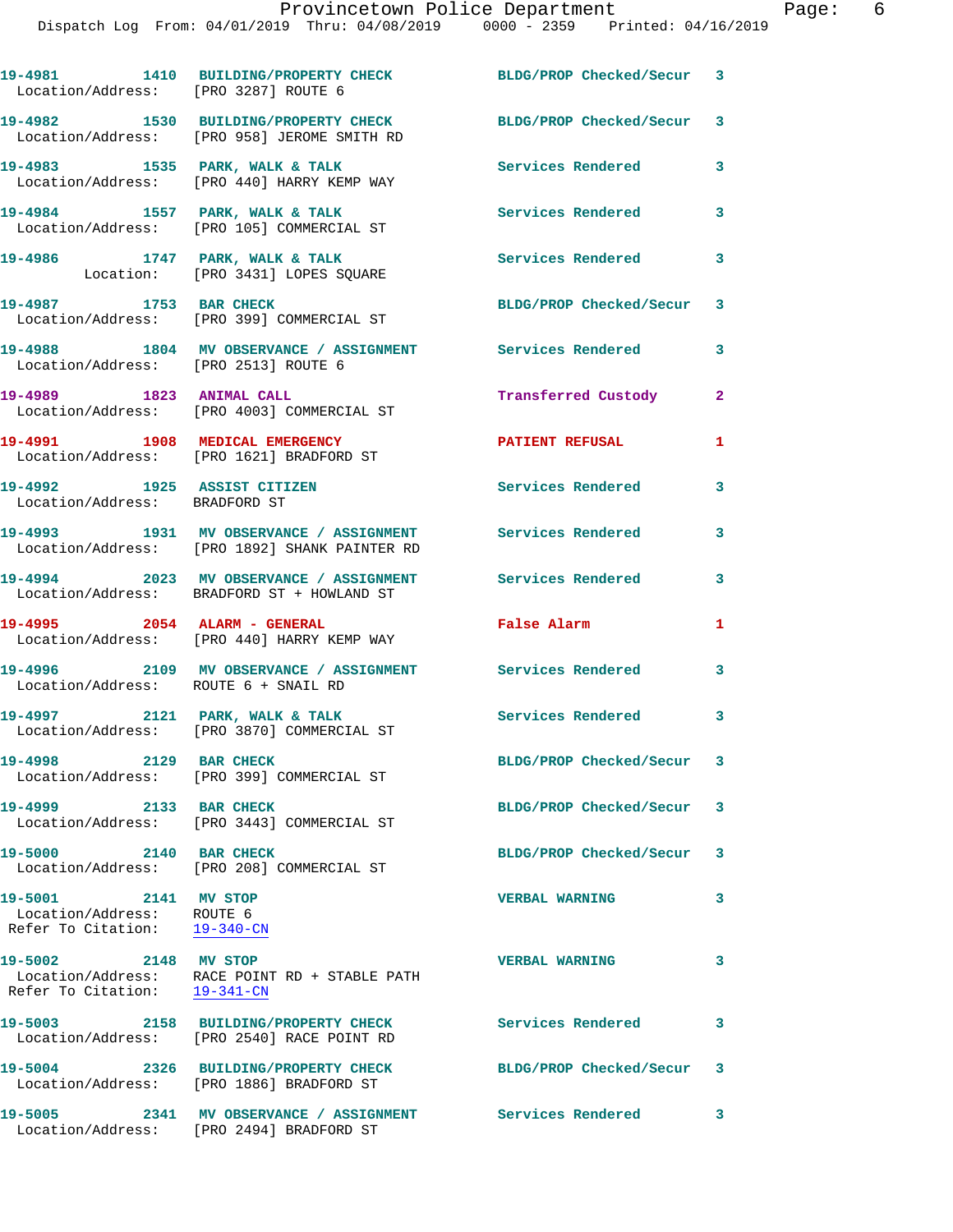| 19-5006                                 | 2354 MV STOP                        |  | Vehicle Towed | 3 |
|-----------------------------------------|-------------------------------------|--|---------------|---|
| Location/Address:<br>Refer To Citation: | CENTER ST + BRADFORD ST<br>R8381502 |  |               |   |

## **For Date: 04/04/2019 - Thursday**

|                                        | 19-5007 0030 PARK, WALK & TALK<br>Location/Address: [PRO 539] SHANK PAINTER RD                             | Services Rendered         | 3 |
|----------------------------------------|------------------------------------------------------------------------------------------------------------|---------------------------|---|
|                                        | 19-5008 0055 PARK, WALK & TALK<br>Location/Address: [PRO 105] COMMERCIAL ST                                | <b>Services Rendered</b>  | 3 |
| 19-5009 0057 BAR CHECK                 | Location/Address: [PRO 399] COMMERCIAL ST                                                                  | Services Rendered         | 3 |
|                                        | 19-5010 0111 BUILDING/PROPERTY CHECK<br>Location/Address: [PRO 440] HARRY KEMP WAY                         | BLDG/PROP Checked/Secur 3 |   |
|                                        | 19-5011 0113 MV OBSERVANCE / ASSIGNMENT<br>Location/Address: BRADFORD ST + RYDER ST                        | <b>Services Rendered</b>  | 3 |
|                                        | 19-5012 0119 BUILDING/PROPERTY CHECK<br>Location/Address: [PRO 2499] RACE POINT RD                         | BLDG/PROP Checked/Secur 3 |   |
|                                        | 19-5013 0126 BUILDING/PROPERTY CHECK<br>Location/Address: [PRO 517] RACE POINT RD                          | BLDG/PROP Checked/Secur 3 |   |
| Location/Address: [PRO 2513] ROUTE 6   | 19-5014 0156 MV OBSERVANCE / ASSIGNMENT                                                                    | Services Rendered 3       |   |
|                                        | 19-5015 0203 BUILDING/PROPERTY CHECK<br>Location/Address: [PRO 3430] COMMERCIAL ST                         | BLDG/PROP Checked/Secur 3 |   |
|                                        | 19-5016 0207 BUILDING/PROPERTY CHECK<br>Location/Address: [PRO 99] COMMERCIAL ST                           | BLDG/PROP Checked/Secur 3 |   |
|                                        | 19-5017 0247 BUILDING/PROPERTY CHECK<br>Location/Address: [PRO 516] RACE POINT RD                          | BLDG/PROP Checked/Secur 3 |   |
|                                        | 19-5018 0432 BUILDING/PROPERTY CHECK<br>Location/Address: [PRO 447] JEROME SMITH RD                        | BLDG/PROP Checked/Secur 3 |   |
|                                        | 19-5019 0519 BUILDING/PROPERTY CHECK<br>Location/Address: [PRO 446] HOWLAND ST                             | BLDG/PROP Checked/Secur 3 |   |
| Location/Address: ROUTE 6 + SNAIL RD   | 19-5020 0530 MV OBSERVANCE / ASSIGNMENT                                                                    | <b>Services Rendered</b>  | 3 |
|                                        | 19-5021 0627 BUILDING/PROPERTY CHECK<br>Location/Address: [PRO 519] RACE POINT RD                          | BLDG/PROP Checked/Secur 3 |   |
|                                        | 19-5022 0753 BUILDING/PROPERTY CHECK<br>Location/Address: [PRO 4136] BRADFORD ST                           | Services Rendered 3       |   |
| 19-5089 0800 GENERAL INFO              | Location/Address: [PRO 2361] THISTLEMORE RD                                                                | Services Rendered         | 3 |
| Location/Address: [PRO 569] WINSLOW ST | 19-5023 0802 SERVICE CALL - POLICE                                                                         | Services Rendered         | 3 |
|                                        | 19-5025 0839 MV OBSERVANCE / ASSIGNMENT<br>Location/Address: [PRO 3430] COMMERCIAL ST                      | Services Rendered         | 3 |
|                                        | 19-5026 0901 MV OBSERVANCE / ASSIGNMENT Services Rendered<br>Location/Address: [PRO 3296] SHANK PAINTER RD |                           | 3 |
| Location/Address: [PRO 3287] ROUTE 6   | 19-5027 0913 BUILDING/PROPERTY CHECK                                                                       | BLDG/PROP Checked/Secur 3 |   |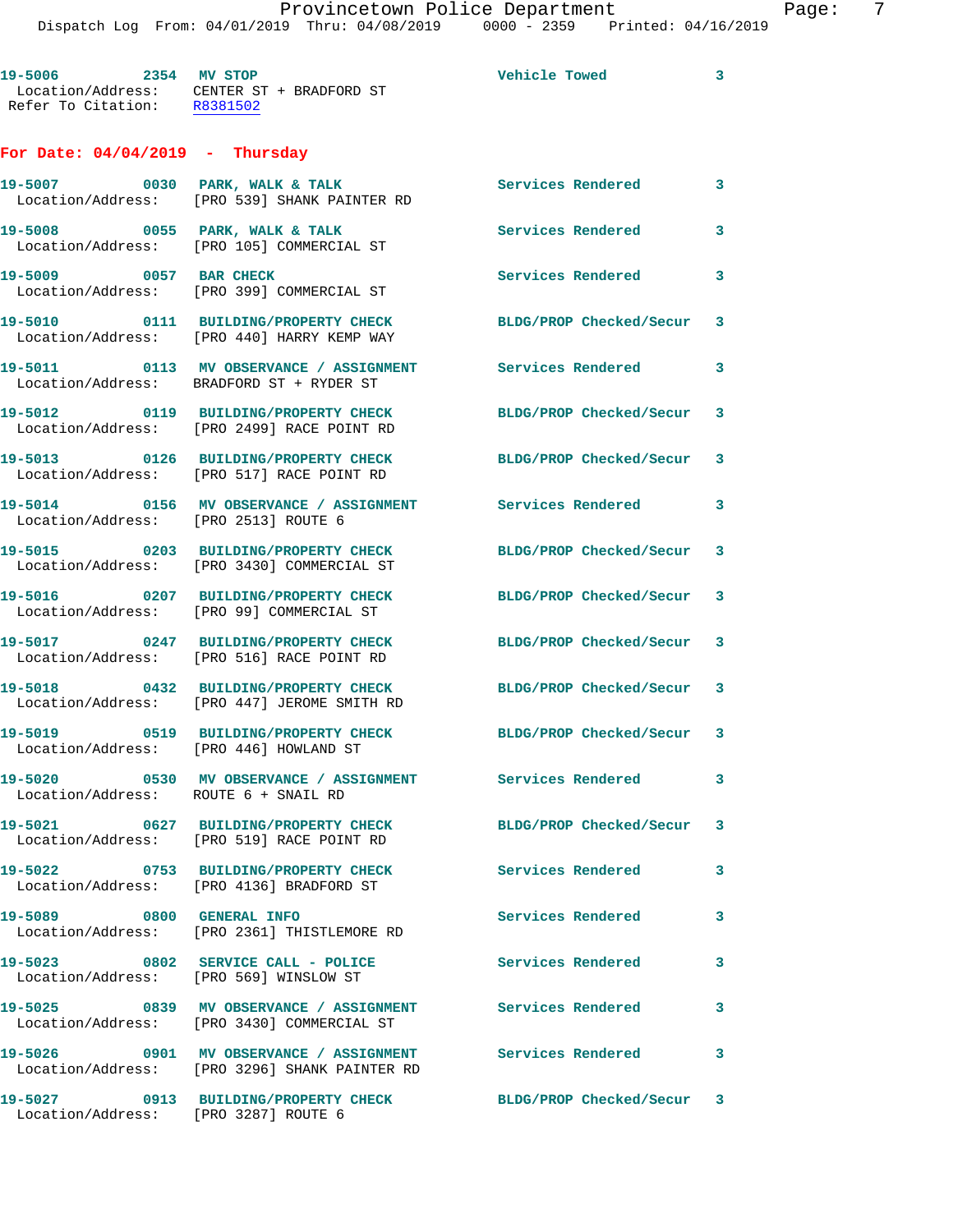|                                                               | Dispatch Log From: 04/01/2019 Thru: 04/08/2019 0000 - 2359 Printed: 04/16/2019                                  | Provincetown Police Department   |                | Page: 8 |  |
|---------------------------------------------------------------|-----------------------------------------------------------------------------------------------------------------|----------------------------------|----------------|---------|--|
|                                                               | 19-5028 0939 BUILDING/PROPERTY CHECK Services Rendered<br>Location/Address: [PRO 3259] MACMILLAN WHARF          |                                  | $\mathbf{3}$   |         |  |
| Location/Address: COMMERCIAL ST                               | 19-5029 0943 MV COMPLAINT                                                                                       | Services Rendered                | $\mathbf{2}$   |         |  |
|                                                               | 19-5030 1022 BUILDING/PROPERTY CHECK BLDG/PROP Checked/Secur 3<br>Location/Address: [PRO 2898] JEROME SMITH RD  |                                  |                |         |  |
|                                                               | 19-5031 1024 MV OBSERVANCE / ASSIGNMENT Services Rendered 3<br>Location/Address: SHANK PAINTER RD + COURT ST    |                                  |                |         |  |
|                                                               | 19-5032 1046 FOLLOW UP<br>Location/Address: [PRO 2110] TREMONT ST                                               | SPOKEN TO                        | $\mathbf{2}$   |         |  |
|                                                               | 19-5034 1051 FOLLOW UP<br>Location/Address: [PRO 4003] COMMERCIAL ST                                            | <b>VERBAL WARNING</b>            | $\overline{a}$ |         |  |
| 19-5033 1053 MV STOP<br>Refer To Citation: 19-342-CN          | Location/Address: [PRO 3485] JEROME SMITH RD                                                                    | <b>VERBAL WARNING</b>            | 3              |         |  |
|                                                               | 19-5035 1105 ANIMAL CALL<br>Location/Address: [PRO 2645] SHANK PAINTER RD                                       | Services Rendered                | $\mathbf{2}$   |         |  |
| 19-5036 1130 ANIMAL CALL                                      | Location/Address: [PRO 542] SHANK PAINTER RD                                                                    | SPOKEN TO AND TO A THE SPOKEN TO | $\mathbf{2}$   |         |  |
|                                                               | 19-5037 1130 GENERAL INFO<br>Location/Address: [PRO 105] COMMERCIAL ST                                          | Services Rendered                | 3              |         |  |
|                                                               | 19-5038 1148 PARK, WALK & TALK 1999 Services Rendered<br>Location/Address: [PRO 3296] SHANK PAINTER RD          |                                  | 3              |         |  |
|                                                               | 19-5039 1206 BUILDING/PROPERTY CHECK Services Rendered 3<br>Location/Address: [PRO 2483] COMMERCIAL ST          |                                  |                |         |  |
|                                                               | 19-5040 1207 ANIMAL CALL<br>Location/Address: [PRO 3296] SHANK PAINTER RD                                       | Services Rendered                | $\mathbf{2}$   |         |  |
| 19-5041 1214 SERVE SUMMONS<br>Location/Address: COMMERCIAL ST |                                                                                                                 | Could Not Locate                 | 3              |         |  |
|                                                               | 19-5042 1218 SERVICE CALL - POLICE SPOKEN TO<br>Location/Address: [PRO 542] SHANK PAINTER RD                    |                                  | 3              |         |  |
|                                                               | 19-5043 1233 SERVICE CALL - POLICE 3 Services Rendered<br>Location/Address: [PRO 542] SHANK PAINTER RD          |                                  | 3              |         |  |
| 19-5046 1312 ANIMAL CALL                                      | Location/Address: AUNT SUKEYS WAY                                                                               | SPOKEN TO                        | $\mathbf{2}$   |         |  |
|                                                               | 19-5047 1340 MV COLLISION<br>Location/Address: COMMERCIAL ST + PLEASANT ST                                      | SPOKEN TO                        | 1              |         |  |
|                                                               | 19-5048 1411 MV OBSERVANCE / ASSIGNMENT Services Rendered 3<br>Location/Address: SHANK PAINTER RD + PROVINCE RD |                                  |                |         |  |
| Location/Address: TREMONT ST                                  | 19-5049 1414 ALARM - GENERAL Talse Alarm                                                                        |                                  | 1              |         |  |
| 19-5050 1456 FOLLOW UP                                        | Location/Address: [PRO 3296] SHANK PAINTER RD                                                                   | Services Rendered                | $\mathbf{2}$   |         |  |
|                                                               |                                                                                                                 | No Action Required 3             |                |         |  |
|                                                               | 19-5054 1536 MV OBSERVANCE / ASSIGNMENT Services Rendered<br>Location/Address: [PRO 4136] BRADFORD ST           |                                  | 3              |         |  |
|                                                               |                                                                                                                 | Could Not Locate                 | $\mathbf{3}$   |         |  |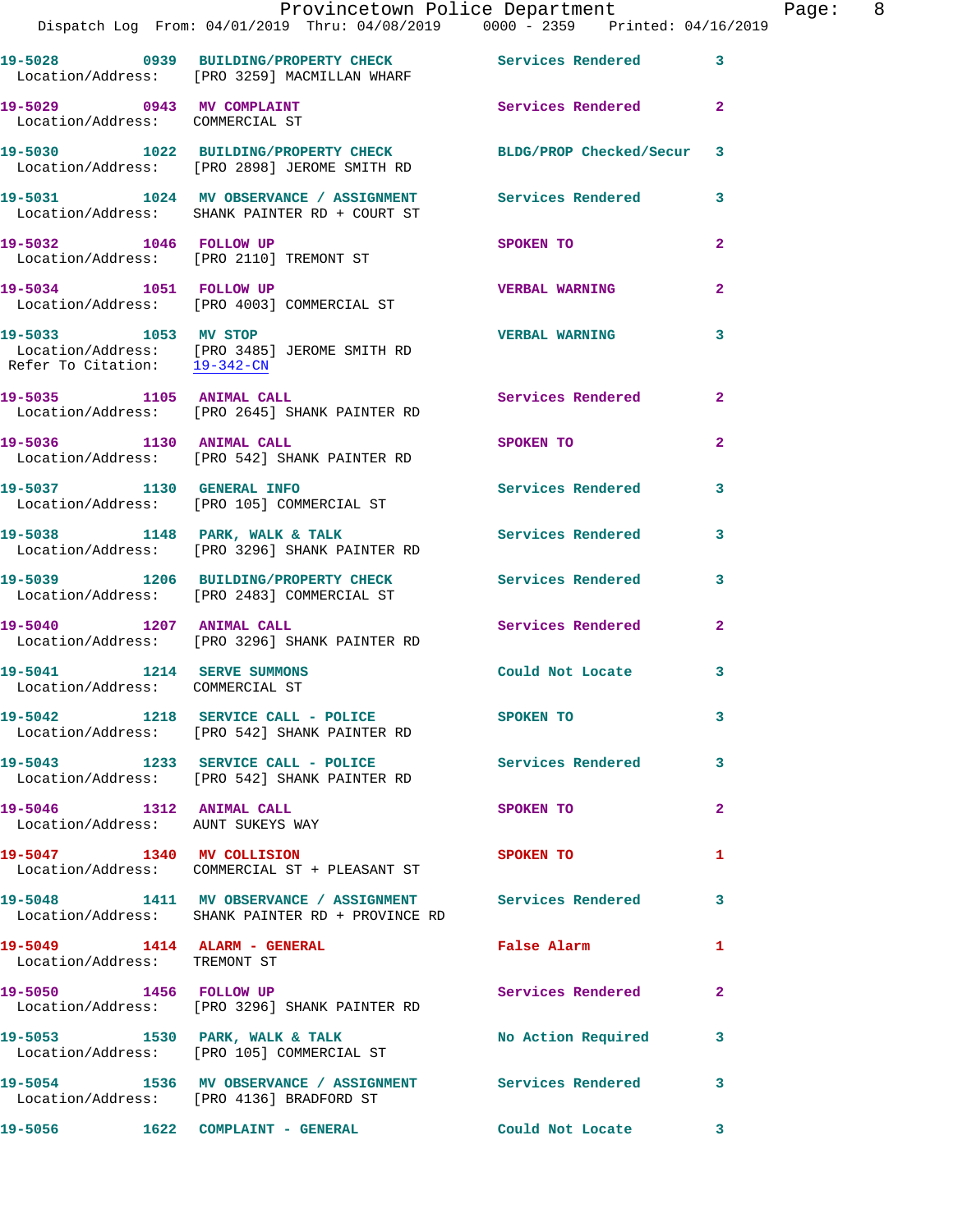|                                      | Provincetown Police Department                                                                        |                          |   |
|--------------------------------------|-------------------------------------------------------------------------------------------------------|--------------------------|---|
|                                      | Dispatch Log From: 04/01/2019 Thru: 04/08/2019 0000 - 2359 Printed: 04/16/2019                        |                          |   |
|                                      | Location/Address: [PRO 3296] SHANK PAINTER RD                                                         |                          |   |
|                                      | 19-5057 1626 MEDICAL EMERGENCY<br>Location/Address: [PRO 2737] COMMERCIAL ST                          | Transported to Hospital  | 1 |
|                                      | 19-5059 1705 PARK, WALK & TALK<br>Location/Address: [PRO 3870] COMMERCIAL ST                          | <b>Services Rendered</b> | 3 |
| 19-5060 1716 BAR CHECK               | Location/Address: [PRO 3117] COMMERCIAL ST                                                            | <b>Services Rendered</b> | 3 |
| 19-5061 1718 ASSIST CITIZEN          | Location/Address: [PRO 3296] SHANK PAINTER RD                                                         | SPOKEN TO                | 3 |
| 19-5062                              | 1734 PARKING COMPLAINT<br>Location/Address: PEARL ST + FISHBURN CT                                    | <b>GONE ON ARRIVAL</b>   | 3 |
|                                      | 19-5063 1817 BUILDING/PROPERTY CHECK<br>Location/Address: [PRO 2977] COMMERCIAL ST                    | <b>Services Rendered</b> | 3 |
|                                      | 19-5065 1937 BUILDING/PROPERTY CHECK<br>Location/Address: [PRO 958] JEROME SMITH RD                   | BLDG/PROP Checked/Secur  | 3 |
| Location/Address: ROUTE 6 + SNAIL RD | 19-5066 2000 MV OBSERVANCE / ASSIGNMENT Services Rendered                                             |                          | 3 |
|                                      | 19-5067 2031 BUILDING/PROPERTY CHECK Services Rendered<br>Location/Address: [PRO 3430] COMMERCIAL ST  |                          | 3 |
|                                      | 19-5069 2341 MV OBSERVANCE / ASSIGNMENT Services Rendered<br>Location/Address: [PRO 2489] BRADFORD ST |                          | 3 |
|                                      | 19-5068 2342 BUILDING/PROPERTY CHECK<br>Location/Address: [PRO 1952] COMMERCIAL ST                    | BLDG/PROP Checked/Secur  | 3 |
|                                      | 19-5070 2355 BUILDING/PROPERTY CHECK<br>Location/Address: [PRO 526] RYDER ST EXT                      | <b>Services Rendered</b> | 3 |
| Location/Address: COMMERCIAL ST      | 19-5071 2355 PARK, WALK & TALK                                                                        | <b>Services Rendered</b> | 3 |
| 19-5072 2359 BAR CHECK               | Location/Address: [PRO 3443] COMMERCIAL ST                                                            | Services Rendered        | 3 |
| For Date: 04/05/2019 - Friday        |                                                                                                       |                          |   |
|                                      |                                                                                                       |                          |   |

|                                      | 19-5073       0025  BUILDING/PROPERTY CHECK        BLDG/PROP Checked/Secur   3<br>Location/Address: [PRO 2483] COMMERCIAL ST |                           |                         |
|--------------------------------------|------------------------------------------------------------------------------------------------------------------------------|---------------------------|-------------------------|
|                                      | Location/Address: BRADFORD ST + STANDISH ST                                                                                  |                           | $\overline{\mathbf{3}}$ |
| Location/Address: [PRO 2513] ROUTE 6 |                                                                                                                              |                           | $\mathbf{3}$            |
|                                      | 19-5076       0113   MV OBSERVANCE / ASSIGNMENT       Services Rendered<br>Location/Address: ROUTE 6 + SHANK PAINTER RD      |                           | $\overline{\mathbf{3}}$ |
|                                      | Location/Address: [PRO 444] HIGH POLE HILL                                                                                   | BLDG/PROP Checked/Secur 3 |                         |
| 19-5079 0143 ALARM - GENERAL         | Location/Address: [PRO 488] MAYFLOWER ST                                                                                     | <b>FOLLOW UP</b>          | $\mathbf{1}$            |
|                                      | 19-5080 0149 PARK, WALK & TALK<br>Location/Address: [PRO 539] SHANK PAINTER RD                                               | <b>Services Rendered</b>  | $\mathbf{3}$            |
|                                      | 19-5081  0218 BUILDING/PROPERTY CHECK  Services Rendered<br>Location/Address: [PRO 2481] TREMONT ST                          |                           | 3                       |

Page: 9<br>019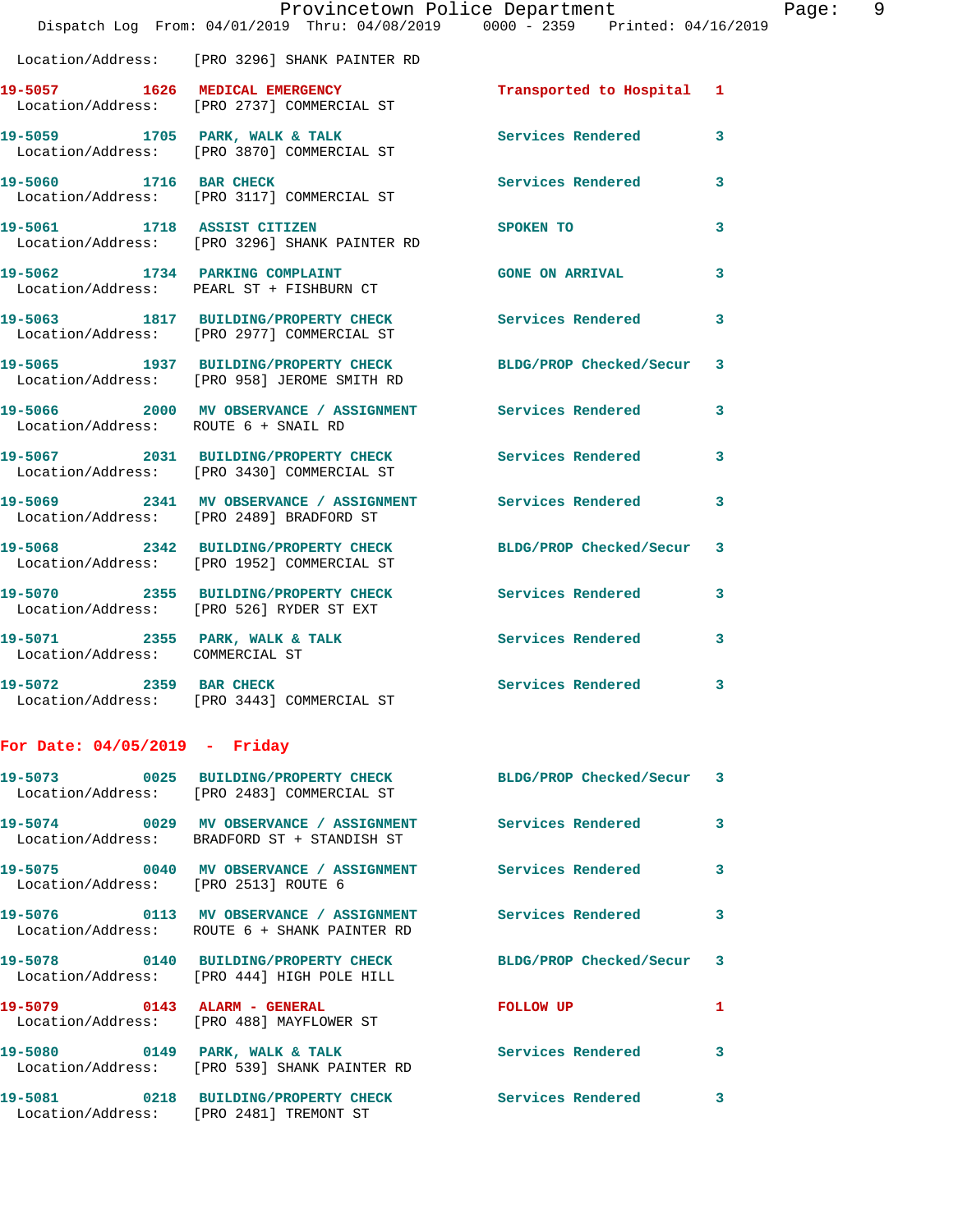|                                                                                              | Provincetown Police Department                                                                              |                               |              | Page: 10 |  |
|----------------------------------------------------------------------------------------------|-------------------------------------------------------------------------------------------------------------|-------------------------------|--------------|----------|--|
|                                                                                              | Dispatch Log From: 04/01/2019 Thru: 04/08/2019 0000 - 2359 Printed: 04/16/2019                              |                               |              |          |  |
|                                                                                              | 19-5082 0328 ALARM - GENERAL<br>Location/Address: [PRO 3117] COMMERCIAL ST                                  | False Alarm <b>Example 20</b> | $\mathbf{1}$ |          |  |
|                                                                                              | 19-5083 0355 BUILDING/PROPERTY CHECK BLDG/PROP Checked/Secur 3<br>Location/Address: [PRO 182] COMMERCIAL ST |                               |              |          |  |
| Location/Address: ROUTE 6 + HOWLAND ST                                                       | 19-5084 0517 MV OBSERVANCE / ASSIGNMENT Services Rendered 3                                                 |                               |              |          |  |
|                                                                                              | 19-5085 0557 BUILDING/PROPERTY CHECK<br>Location/Address: [PRO 1778] SHANK PAINTER RD                       | BLDG/PROP Checked/Secur 3     |              |          |  |
|                                                                                              | 19-5087 0805 SERVICE CALL - POLICE 3 Services Rendered 3<br>Location/Address: [PRO 569] WINSLOW ST          |                               |              |          |  |
|                                                                                              | 19-5088 0846 ANIMAL CALL<br>Location/Address: [PRO 2559] COMMERCIAL ST                                      | Services Rendered             | $\mathbf{2}$ |          |  |
| Location/Address: HARRY KEMP WAY                                                             | 19-5090 0941 MEDICAL EMERGENCY                                                                              | Transported to Hospital 1     |              |          |  |
|                                                                                              | 19-5092 1001 ANIMAL CALL<br>Location/Address: [PRO 3873] CONWELL ST                                         | Services Rendered             | $\mathbf{2}$ |          |  |
|                                                                                              | 19-5093 1122 MEDICAL EMERGENCY<br>Location/Address: [PRO 350] COMMERCIAL ST                                 | Transported to Hospital 1     |              |          |  |
|                                                                                              | 19-5094 1203 COMPLAINT - GENERAL<br>Location/Address: [PRO 3802] BAYBERRY AVE                               | SPOKEN TO                     | $\mathbf{3}$ |          |  |
| 19-5095 1321 FOLLOW UP<br>Location/Address: [PRO 1045] PEARL ST                              |                                                                                                             | Services Rendered             | $\mathbf{2}$ |          |  |
| 19-5097 1510 MV STOP<br>Location/Address: ROUTE 6<br>Refer To Citation: T1244237             |                                                                                                             | Citation / Warning Issu 3     |              |          |  |
| 19-5099 1653 MV STOP<br>Location/Address: ROUTE 6 + SNAIL RD<br>Refer To Citation: 19-343-CN |                                                                                                             | Citation / Warning Issu 3     |              |          |  |
|                                                                                              | 19-5100 1700 PARKING COMPLAINT Services Rendered 3<br>Location/Address: [PRO 399] COMMERCIAL ST             |                               |              |          |  |
| 19-5101 1714 MV STOP<br>Location/Address: SNAIL RD<br>Refer To Citation: 19-344-CN           |                                                                                                             | Citation / Warning Issu 3     |              |          |  |
| Location/Address: ROUTE 6 + SNAIL RD                                                         | 19-5102 1728 MV OBSERVANCE / ASSIGNMENT Services Rendered                                                   |                               | 3            |          |  |
| 19-5103 1747 MV STOP<br>Location/Address: [PRO 521] ROUTE 6<br>Refer To Citation: 19-345-CN  |                                                                                                             | <b>VERBAL WARNING</b>         | 3            |          |  |
|                                                                                              | 19-5104 1755 GENERAL INFO<br>Location/Address: [PRO 542] SHANK PAINTER RD                                   | Services Rendered             | 3            |          |  |
| 19-5105 1810 MV STOP<br>Location/Address: [TRU] ROUTE 6<br>Refer To Citation: 19-346-CN      |                                                                                                             | Citation / Warning Issu 3     |              |          |  |
|                                                                                              | 19-5106 1831 BUILDING/PROPERTY CHECK<br>Location/Address: [PRO 2977] COMMERCIAL ST                          | <b>Services Rendered</b>      | 3            |          |  |
| 19-5107 1841 ANIMAL CALL<br>Location/Address: SNAIL RD                                       |                                                                                                             | Services Rendered             | $\mathbf{2}$ | 1        |  |
| 19-5108                                                                                      | 1954 LOST PROPERTY                                                                                          | Services Rendered             | 3            |          |  |

Location/Address: [PRO 1110] SOPER ST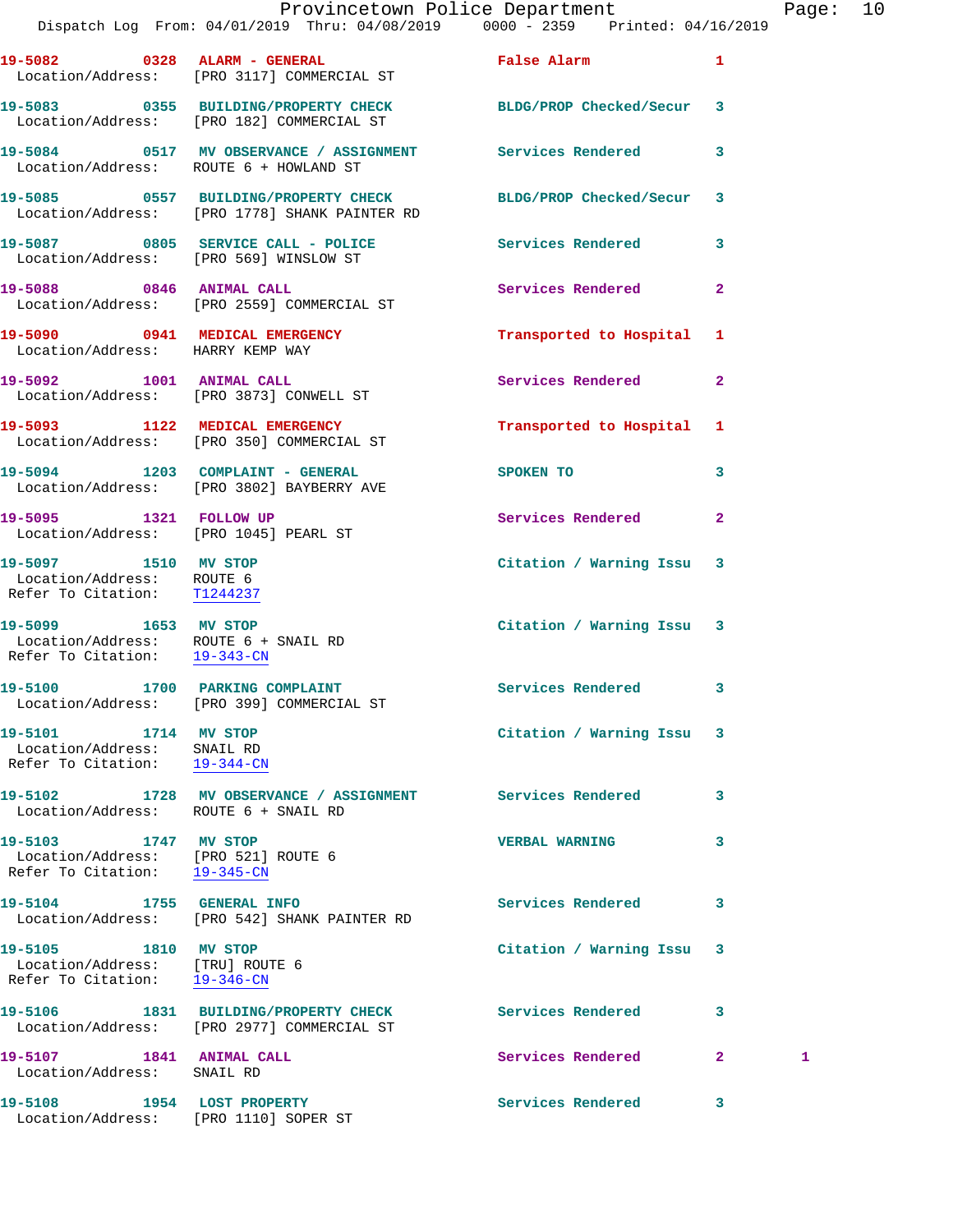|                                                                                   |                                                                                                                 | Provincetown Police Department |              | Page: 11 |  |
|-----------------------------------------------------------------------------------|-----------------------------------------------------------------------------------------------------------------|--------------------------------|--------------|----------|--|
|                                                                                   | Dispatch Log From: 04/01/2019 Thru: 04/08/2019 0000 - 2359 Printed: 04/16/2019                                  |                                |              |          |  |
|                                                                                   | 19-5109 1956 PARKING COMPLAINT 1999 Services Rendered 3<br>Location/Address: [PRO 2265] COMMERCIAL ST           |                                |              |          |  |
|                                                                                   | 19-5110 2016 BUILDING/PROPERTY CHECK Services Rendered 3<br>Location/Address: [PRO 3259] MACMILLAN WHARF        |                                |              |          |  |
|                                                                                   | 19-5111 2049 MV OBSERVANCE / ASSIGNMENT Services Rendered 3<br>Location/Address: [PRO 2206] PILGRIMS LANDING    |                                |              |          |  |
| 19-5112 2104 MV STOP<br>Location/Address: ROUTE 6<br>Refer To Citation: 19-347-CN |                                                                                                                 | <b>VERBAL WARNING</b>          | $\mathbf{3}$ |          |  |
| For Date: $04/06/2019$ - Saturday                                                 |                                                                                                                 |                                |              |          |  |
|                                                                                   | 19-5113 0024 BUILDING/PROPERTY CHECK Services Rendered 3<br>Location/Address: [PRO 3430] COMMERCIAL ST          |                                |              |          |  |
|                                                                                   | 19-5114 0110 BUILDING/PROPERTY CHECK Services Rendered 3<br>Location/Address: [PRO 2483] COMMERCIAL ST          |                                |              |          |  |
|                                                                                   | 19-5115 0111 BUILDING/PROPERTY CHECK BLDG/PROP Checked/Secur 3<br>Location/Address: [PRO 526] RYDER ST EXT      |                                |              |          |  |
|                                                                                   | 19-5116 0118 BUILDING/PROPERTY CHECK BLDG/PROP Checked/Secur 3<br>Location/Address: [PRO 2483] COMMERCIAL ST    |                                |              |          |  |
|                                                                                   | 19-5117 0143 BUILDING/PROPERTY CHECK BLDG/PROP Checked/Secur 3<br>Location/Address: [PRO 2206] PILGRIMS LANDING |                                |              |          |  |
|                                                                                   | 19-5118 0510 BUILDING/PROPERTY CHECK BLDG/PROP Checked/Secur 3<br>Location/Address: [PRO 3430] COMMERCIAL ST    |                                |              |          |  |
|                                                                                   | 19-5119 0531 BUILDING/PROPERTY CHECK BLDG/PROP Checked/Secur 3<br>Location/Address: [PRO 395] COMMERCIAL ST     |                                |              |          |  |
|                                                                                   | 19-5120 0537 BUILDING/PROPERTY CHECK Services Rendered<br>Location/Address: [PRO 94] BRADFORD ST                |                                | $\mathbf{3}$ |          |  |
|                                                                                   | 19-5121 0545 MV OBSERVANCE / ASSIGNMENT Services Rendered 3<br>Location/Address: BRADFORD ST + STANDISH ST      |                                |              |          |  |
|                                                                                   | 19-5122 0656 BARKING DOG<br>Location/Address: [PRO 2227] BRADFORD ST                                            | <b>Services Rendered</b>       | $\mathbf{2}$ |          |  |
|                                                                                   | 19-5123 0751 MV OBSERVANCE / ASSIGNMENT Services Rendered 3<br>Location/Address: [PRO 4136] BRADFORD ST         |                                |              |          |  |
| 19-5125 0818 MV STOP<br>Refer To Citation: T1244299                               | Location/Address: HARRY KEMP WAY + CONWELL ST                                                                   | Citation / Warning Issu 3      |              |          |  |
|                                                                                   | 19-5126 0831 MEDICAL EMERGENCY<br>Location/Address: [PRO 2010] CARNES LN                                        | Transported to Hospital 1      |              |          |  |
| 19-5128 0858 PET PANTRY                                                           | Location/Address: [PRO 3296] SHANK PAINTER RD                                                                   | Services Rendered 3            |              |          |  |
|                                                                                   | 19-5129 0910 BUILDING/PROPERTY CHECK Services Rendered<br>Location/Address: [PRO 526] RYDER ST EXT              |                                | 3            |          |  |
|                                                                                   | 19-5130 0936 MV OBSERVANCE / ASSIGNMENT Services Rendered<br>Location/Address: [PRO 2577] BRADFORD ST           |                                | 3            |          |  |
| 19-5131 0946 RABIES CLINIC                                                        | Location/Address: [PRO 2645] SHANK PAINTER RD                                                                   | <b>Services Rendered</b>       | $\mathbf{2}$ |          |  |
| 19-5132 0950 MV STOP<br>Refer To Citation: 19-348-CN                              | Location/Address: [PRO 2391] BRADFORD ST                                                                        | <b>VERBAL WARNING</b>          | 3            |          |  |
|                                                                                   |                                                                                                                 |                                |              |          |  |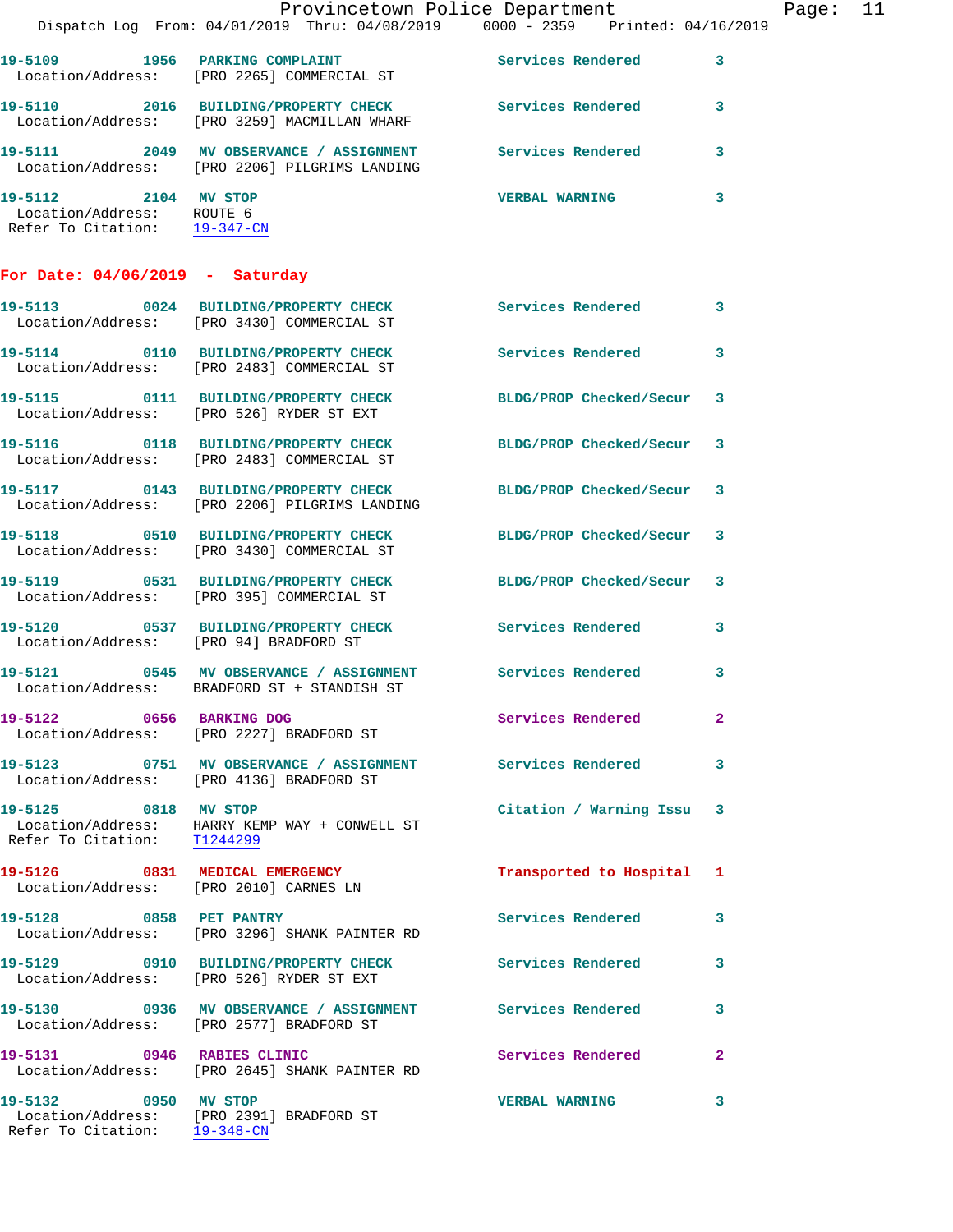Dispatch Log From: 04/01/2019 Thru: 04/08/2019 0000 - 2359 Printed: 04/16/2019

|                                                                                                                    | 19-5133 1009 ALARM - FIRE<br>Location/Address: [PRO 909] CREEK HILL RD                  | Services Rendered 1        |                         |
|--------------------------------------------------------------------------------------------------------------------|-----------------------------------------------------------------------------------------|----------------------------|-------------------------|
|                                                                                                                    | 19-5134 1029 PARK, WALK & TALK<br>Location/Address: [PRO 105] COMMERCIAL ST             | Services Rendered 3        |                         |
|                                                                                                                    | 19-5136 1039 BUILDING/PROPERTY CHECK<br>Location/Address: [PRO 2206] PILGRIMS LANDING   | BLDG/PROP Checked/Secur 3  |                         |
| 19-5140 1304 PET PANTRY                                                                                            | Location/Address: [PRO 537] SHANK PAINTER RD                                            | <b>Services Rendered</b>   | 3                       |
|                                                                                                                    | 19-5142 1323 HARASSMENT / THREATS<br>Location/Address: [PRO 2564] COMMERCIAL ST         | Services Rendered          | $\overline{2}$          |
| 19-5143 1327 DISORDERLY                                                                                            | Location/Address: [PRO 4082] GOSNOLD ST<br>Refer To Arrest: $\frac{19-40-AR}{19-41-AR}$ | Arrest(s) Made             | $\mathbf{1}$            |
| 19-5144 1411 911 - GENERAL                                                                                         | Location/Address: [PRO 3296] SHANK PAINTER RD                                           | <b>Services Rendered</b> 1 |                         |
|                                                                                                                    | 19-5145 1413 MEDICAL EMERGENCY<br>Location/Address: [PRO 442] HARRY KEMP WAY            | <b>Services Rendered</b>   | $\mathbf{1}$            |
|                                                                                                                    | 19-5147 1440 COMPLAINT - GENERAL<br>Location/Address: [PRO 179] STABLE PATH             | <b>SPOKEN TO</b>           | 3                       |
|                                                                                                                    | 19-5149 1523 MV COLLISION<br>Location/Address: [PRO 3296] SHANK PAINTER RD              | Services Rendered          | $\mathbf{1}$            |
| Location/Address: [PRO 3440] ROUTE 6                                                                               | 19-5150 1540 MV OBSERVANCE / ASSIGNMENT Services Rendered                               |                            | 3                       |
|                                                                                                                    | 19-5151 1644 PARK, WALK & TALK<br>Location/Address: [PRO 3870] COMMERCIAL ST            | <b>Services Rendered</b>   | $\overline{\mathbf{3}}$ |
| 19-5152 1645 HAZARDS                                                                                               | Location/Address: [PRO 442] HARRY KEMP WAY                                              | Removed Hazard             | $\mathbf{2}$            |
|                                                                                                                    | 19-5154 1816 BUILDING/PROPERTY CHECK<br>Location/Address: [PRO 526] RYDER ST EXT        | Services Rendered 3        |                         |
| Location/Address: ROUTE 6                                                                                          | 19-5155 1821 MV OBSERVANCE / ASSIGNMENT No Action Required                              |                            | 3                       |
| 19-5156<br>1830 MV STOP                                                                                            | Location: [PRO 3672] TOWN LINE I/B<br>Refer To Citation: T1244523                       | Citation / Warning Issu 3  |                         |
| 19-5157 1858 MV DISABLED                                                                                           | Location/Address: [PRO 365] COMMERCIAL ST                                               | Services Rendered          | $\mathbf{2}$            |
|                                                                                                                    | 19-5158 2024 BUILDING/PROPERTY CHECK<br>Location/Address: [PRO 2500] COMMERCIAL ST      | <b>Services Rendered</b>   | 3                       |
|                                                                                                                    | 19-5159 2117 MV OBSERVANCE / ASSIGNMENT<br>Location/Address: [PRO 2577] BRADFORD ST     | <b>Services Rendered</b>   | 3                       |
|                                                                                                                    | 19-5160 2124 BUILDING/PROPERTY CHECK<br>Location/Address: [PRO 2977] COMMERCIAL ST      | Services Rendered          | 3                       |
| 19-5163 2125 MV STOP<br>Location/Address: [PRO 37] BRADFORD ST<br>Refer To Citation: $\frac{19-349-CN}{29-349-CN}$ |                                                                                         | <b>VERBAL WARNING</b>      | 3                       |
|                                                                                                                    | 19-5161 2126 BUILDING/PROPERTY CHECK<br>Location/Address: [PRO 2018] COMMERCIAL ST      | Services Rendered 3        |                         |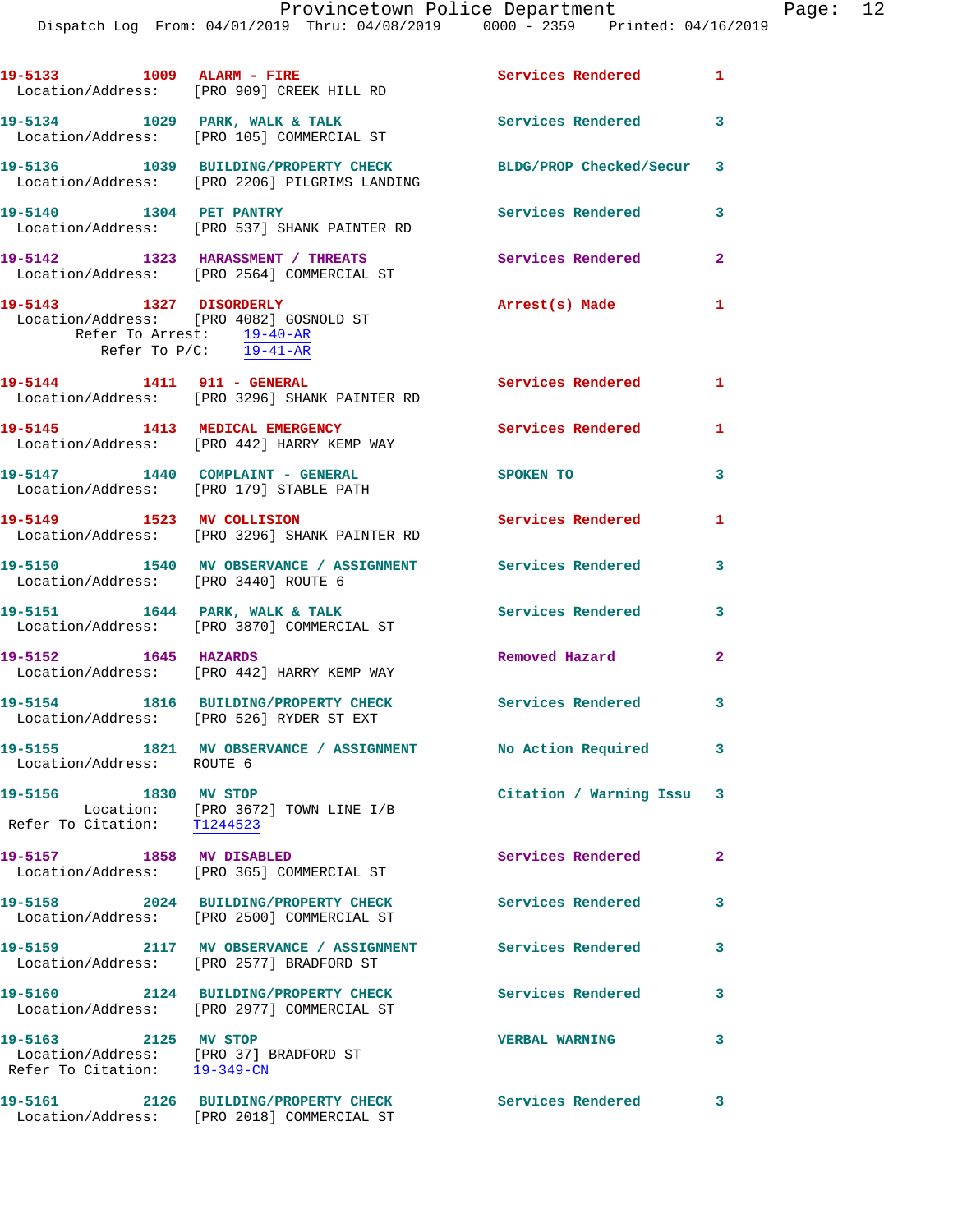|                                                      | Provincetown Police Department<br>Dispatch Log From: 04/01/2019 Thru: 04/08/2019 0000 - 2359 Printed: 04/16/2019 |                           |   |
|------------------------------------------------------|------------------------------------------------------------------------------------------------------------------|---------------------------|---|
|                                                      |                                                                                                                  |                           | 3 |
|                                                      | 19-5164 2138 BUILDING/PROPERTY CHECK Services Rendered<br>Location/Address: [PRO 2483] COMMERCIAL ST             |                           | 3 |
| Location/Address: [PRO 94] BRADFORD ST               | 19-5165 2140 BUILDING/PROPERTY CHECK Services Rendered                                                           |                           | 3 |
| Location/Address: ROUTE 6 + SNAIL RD                 | 19-5166 2154 MV OBSERVANCE / ASSIGNMENT No Action Required                                                       |                           | 3 |
| Location/Address: [PRO 3440] ROUTE 6                 | 19-5167 2155 BUILDING/PROPERTY CHECK Services Rendered                                                           |                           | 3 |
|                                                      | 19-5168 2157 BUILDING/PROPERTY CHECK BLDG/PROP Checked/Secur<br>Location/Address: [PRO 182] COMMERCIAL ST        |                           | 3 |
|                                                      | 19-5169 2159 BUILDING/PROPERTY CHECK BLDG/PROP Checked/Secur<br>Location/Address: [PRO 175] COMMERCIAL ST        |                           | 3 |
| 19-5170 2209 MV STOP<br>Refer To Citation: 19-350-CN | Location/Address: [PRO 70] BRADFORD ST EXT                                                                       | <b>VERBAL WARNING</b>     | 3 |
|                                                      | 19-5171 2218 BUILDING/PROPERTY CHECK BLDG/PROP Checked/Secur<br>Location/Address: [PRO 519] RACE POINT RD        |                           | 3 |
| 19-5172 2311 FIRE - OTHER                            | Location: [PRO 3430] HARBOR HOTEL                                                                                | Could Not Locate          | 1 |
|                                                      | 19-5173 2335 PARK, WALK & TALK<br>Location/Address: [PRO 3870] COMMERCIAL ST                                     | Services Rendered         | 3 |
|                                                      | 19-5174 2337 BAR CHECK<br>Location/Address: [PRO 399] COMMERCIAL ST                                              | BLDG/PROP Checked/Secur 3 |   |

**19-5176 2339 BAR CHECK BLDG/PROP Checked/Secur 3**  Location/Address: [PRO 3443] COMMERCIAL ST

**19-5175 2340 MV OBSERVANCE / ASSIGNMENT VERBAL WARNING 3**  Location/Address: BRADFORD ST + RYDER ST

**19-5177 2344 BAR CHECK BLDG/PROP Checked/Secur 3**  Location/Address: [PRO 208] COMMERCIAL ST

**19-5178 2359 MV STOP VERBAL WARNING 3**  Location/Address: [PRO 94] BRADFORD ST Refer To Citation: 19-351-CN

**For Date: 04/07/2019 - Sunday**

| 19-5179<br>0029                      | MV OBSERVANCE / ASSIGNMENT<br>Location/Address: BRADFORD ST + RYDER ST   | Services Rendered       | 3                          |
|--------------------------------------|--------------------------------------------------------------------------|-------------------------|----------------------------|
| 19-5181 0053<br>Location/Address:    | <b>BAR CHECK</b><br>[PRO 3236] COMMERCIAL ST                             | BLDG/PROP Checked/Secur | $\overline{\mathbf{3}}$    |
| 0102<br>19–5182<br>Location/Address: | BUILDING/PROPERTY CHECK<br>[PRO 186] COMMERCIAL ST                       | BLDG/PROP Checked/Secur | $\overline{\phantom{a}}$ 3 |
| 0144<br>19-5183                      | MV OBSERVANCE / ASSIGNMENT<br>Location/Address: BRADFORD ST + HOWLAND ST | Services Rendered       | 3                          |
| 0215<br>19-5184<br>Location/Address: | MV OBSERVANCE / ASSIGNMENT<br>ROUTE 6 + CONWELL ST                       | Services Rendered       | 3                          |
| 19-5185<br>0234<br>Location/Address: | MEDICAL EMERGENCY<br>POINT ST                                            | <b>PATIENT REFUSAL</b>  | 1                          |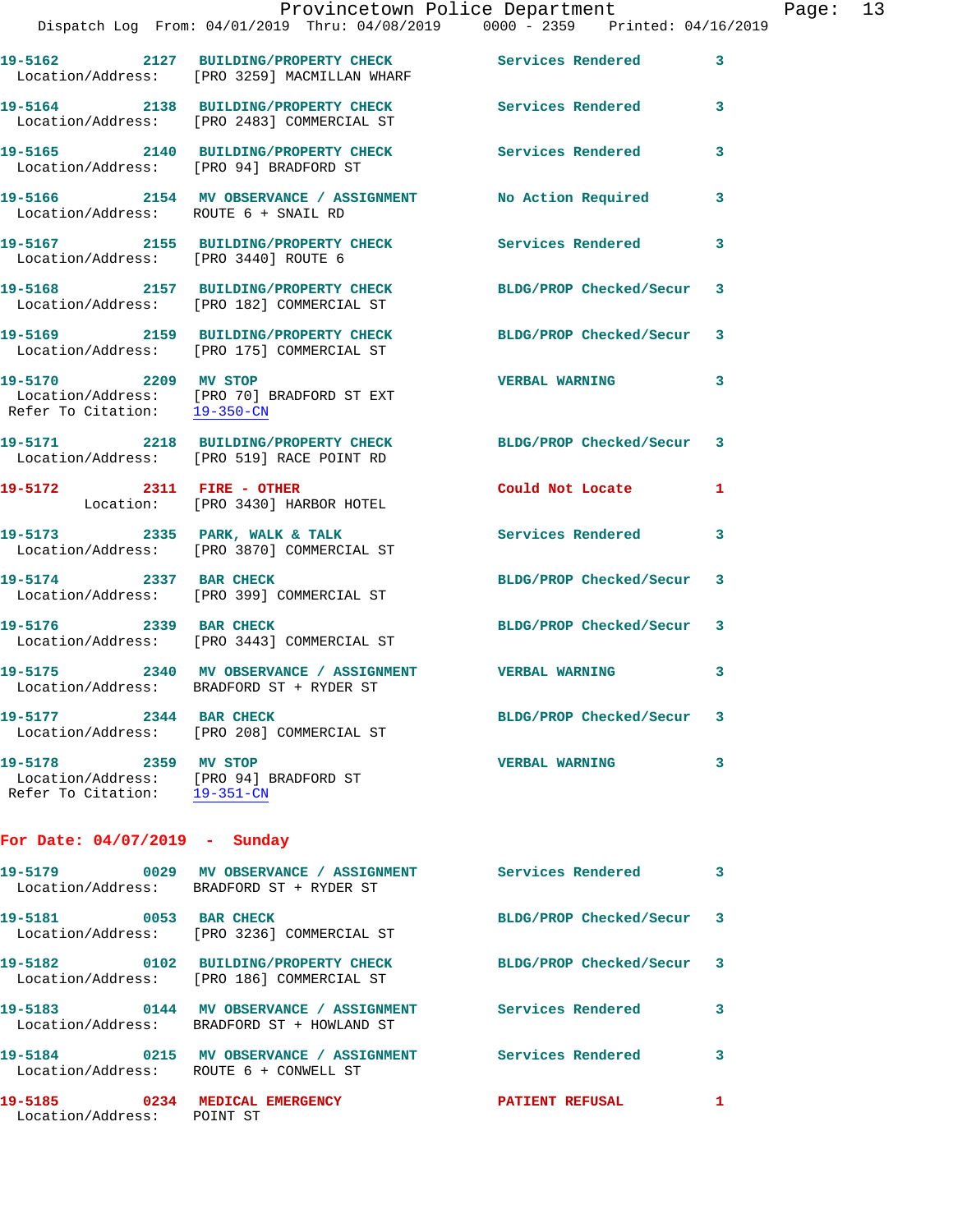|                                                      | Provincetown Police Department Page: 14<br>Dispatch Log From: 04/01/2019 Thru: 04/08/2019 0000 - 2359 Printed: 04/16/2019 |                           |              |   |  |
|------------------------------------------------------|---------------------------------------------------------------------------------------------------------------------------|---------------------------|--------------|---|--|
| Location/Address: [PRO 3921] ROUTE 6                 | 19-5186 0314 BUILDING/PROPERTY CHECK BLDG/PROP Checked/Secur 3                                                            |                           |              |   |  |
|                                                      | 19-5187 0458 BUILDING/PROPERTY CHECK BLDG/PROP Checked/Secur 3<br>Location/Address: [PRO 1646] WINSLOW ST                 |                           |              |   |  |
|                                                      | 19-5188 0504 BUILDING/PROPERTY CHECK BLDG/PROP Checked/Secur 3<br>Location/Address: [PRO 958] JEROME SMITH RD             |                           |              |   |  |
| Location/Address: ROUTE 6 + SNAIL RD                 | 19-5189 		 0523 MV OBSERVANCE / ASSIGNMENT Services Rendered 3                                                            |                           |              |   |  |
|                                                      | 19-5190 0540 BUILDING/PROPERTY CHECK BLDG/PROP Checked/Secur 3<br>Location/Address: [PRO 3430] COMMERCIAL ST              |                           |              |   |  |
|                                                      |                                                                                                                           |                           |              |   |  |
|                                                      | 19-5192 0650 MV DISABLED<br>Location/Address: [PRO 2490] PROVINCELANDS RD                                                 | Referred to Other Agenc 2 |              | 1 |  |
| 19-5195 1033 MV STOP<br>Refer To Citation: 19-352-CN | Location/Address: [PRO 3259] MACMILLAN WHARF                                                                              | <b>VERBAL WARNING</b>     | 3            |   |  |
|                                                      | 19-5197 1153 COMPLAINT - GENERAL Services Rendered 3<br>Location/Address: [PRO 83] CENTER ST                              |                           |              |   |  |
|                                                      | 19-5200 1405 WATER SERVICE<br>Location/Address: [PRO 1003] MONTELLO ST                                                    | Referred to Other Agenc 3 |              |   |  |
|                                                      | 19-5201 1411 ASSIST CITIZEN<br>Location/Address: [PRO 1488] PEARL ST                                                      | Services Rendered 3       |              |   |  |
|                                                      | 19-5202 1412 COMPLAINT - GENERAL ST Services Rendered<br>Location/Address: [PRO 3908] COMMERCIAL ST                       |                           | 3            |   |  |
|                                                      | 19-5205 1616 FOLLOW UP<br>Location/Address: [PRO 3908] COMMERCIAL ST                                                      | Services Rendered         | $\mathbf{2}$ |   |  |
|                                                      | 19-5207 1630 PARK, WALK & TALK<br>Location/Address: [PRO 105] COMMERCIAL ST                                               | Services Rendered 3       |              |   |  |
|                                                      | 19-5208 1639 LOST PROPERTY<br>Location/Address: [PRO 356] COMMERCIAL ST                                                   | Services Rendered 3       |              |   |  |
|                                                      | 19-5210 1806 LARCENY / FORGERY / FRAUD Services Rendered 2<br>Location/Address: [PRO 3296] SHANK PAINTER RD               |                           |              |   |  |
|                                                      | 19-5211 1858 MV OBSERVANCE / ASSIGNMENT Services Rendered 3<br>Location: [PRO 3672] TOWN LINE                             |                           |              |   |  |
|                                                      | 19-5212 2134 BUILDING/PROPERTY CHECK Services Rendered 3<br>Location/Address: [PRO 2898] JEROME SMITH RD                  |                           |              |   |  |
|                                                      | 19-5213 2328 BUILDING/PROPERTY CHECK BLDG/PROP Checked/Secur 3<br>Location/Address: [PRO 379] COMMERCIAL ST               |                           |              |   |  |
|                                                      | 19-5214 2329 BUILDING/PROPERTY CHECK Services Rendered 3<br>Location/Address: [PRO 94] BRADFORD ST                        |                           |              |   |  |
|                                                      | 19-5215 2331 BUILDING/PROPERTY CHECK Services Rendered 3<br>Location/Address: [PRO 2494] BRADFORD ST                      |                           |              |   |  |
|                                                      | 19-5216 2334 BUILDING/PROPERTY CHECK Services Rendered 3<br>Location/Address: [PRO 3430] COMMERCIAL ST                    |                           |              |   |  |
| Location/Address: ROUTE 6                            | 19-5217 2339 MV OBSERVANCE / ASSIGNMENT Services Rendered 3                                                               |                           |              |   |  |
| 19-5218                                              | 2349 BUILDING/PROPERTY CHECK                                                                                              | BLDG/PROP Checked/Secur 3 |              |   |  |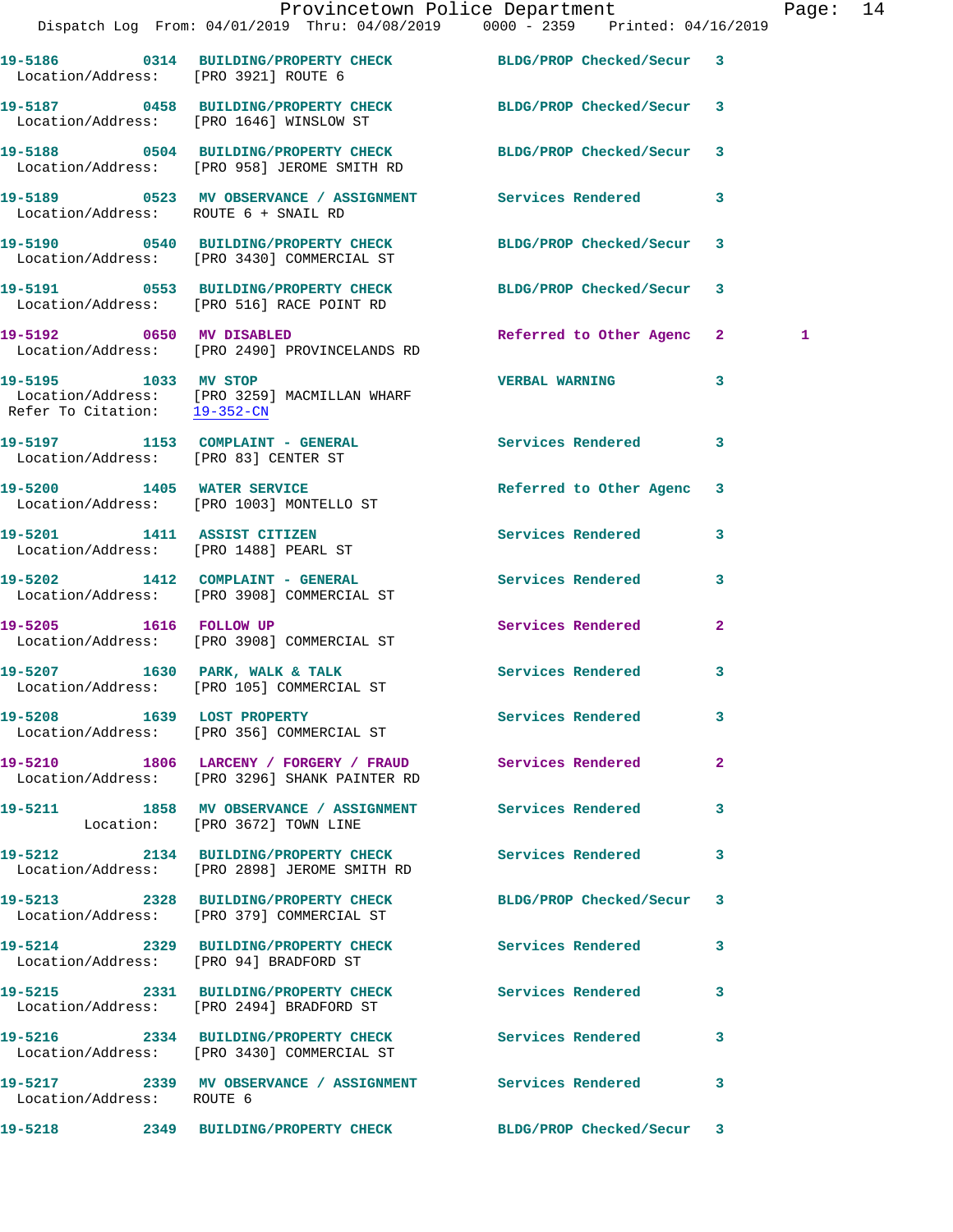Location/Address: [PRO 554] TREMONT ST

## **For Date: 04/08/2019 - Monday**

|                                                                          | 19-5220 0011 BUILDING/PROPERTY CHECK<br>Location/Address: [PRO 3259] MACMILLAN WHARF                    | Services Rendered         | $\mathbf{3}$            |
|--------------------------------------------------------------------------|---------------------------------------------------------------------------------------------------------|---------------------------|-------------------------|
|                                                                          | 19-5219 0012 MV OBSERVANCE / ASSIGNMENT<br>Location/Address: [PRO 3004] BRADFORD ST                     | Services Rendered         | 3                       |
|                                                                          | 19-5221 0033 MV OBSERVANCE / ASSIGNMENT Services Rendered<br>Location/Address: BRADFORD ST + HOWLAND ST |                           | $\mathbf{3}$            |
|                                                                          | Location/Address: [PRO 2898] JEROME SMITH RD                                                            | Services Rendered         | 3                       |
| Location/Address: [PRO 2521] ROUTE 6                                     |                                                                                                         |                           | 3                       |
|                                                                          | 19-5224 0143 MV OBSERVANCE / ASSIGNMENT Services Rendered<br>Location/Address: COMMERCIAL ST + SNAIL RD |                           | $\overline{\mathbf{3}}$ |
| Location/Address: [PRO 413] CONWELL ST                                   | 19-5225 0149 BUILDING/PROPERTY CHECK                                                                    | BLDG/PROP Checked/Secur 3 |                         |
| 19-5226 0211 NOISE COMPLAINT<br>Location/Address: [PRO 2] ALDEN ST       |                                                                                                         | SPOKEN TO                 | $\mathbf{3}$            |
| Location/Address: [PRO 521] ROUTE 6                                      | 19-5227 0405 BUILDING/PROPERTY CHECK Services Rendered                                                  |                           | $\mathbf{3}$            |
| Location/Address: [PRO 569] WINSLOW ST                                   | 19-5228 0503 BUILDING/PROPERTY CHECK BLDG/PROP Checked/Secur 3                                          |                           |                         |
|                                                                          | 19-5229 0511 MV OBSERVANCE / ASSIGNMENT Services Rendered<br>Location/Address: ROUTE 6 + HOWLAND ST     |                           | $\mathbf{3}$            |
| Location/Address: ROUTE 6                                                | 19-5230 0545 MV OBSERVANCE / ASSIGNMENT Services Rendered 3                                             |                           |                         |
|                                                                          | 19-5231 0600 BUILDING/PROPERTY CHECK<br>Location/Address: [PRO 958] JEROME SMITH RD                     | BLDG/PROP Checked/Secur 3 |                         |
|                                                                          | 19-5232 0614 BUILDING/PROPERTY CHECK<br>Location/Address: [PRO 2490] PROVINCELANDS RD                   | Services Rendered         | $\mathbf{3}$            |
|                                                                          | 19-5233 0615 BUILDING/PROPERTY CHECK<br>Location/Address: [PRO 447] JEROME SMITH RD                     | Services Rendered 3       |                         |
|                                                                          | 19-5234 0720 MV OBSERVANCE / ASSIGNMENT Services Rendered<br>Location/Address: [PRO 4136] BRADFORD ST   |                           |                         |
| Location/Address: [PRO 569] WINSLOW ST                                   | 19-5235 0810 SERVICE CALL - POLICE                                                                      | <b>Services Rendered</b>  | $\mathbf{3}$            |
|                                                                          | 19-5236 0814 PARKING COMPLAINT<br>Location/Address: [PRO 3456] RYDER ST EXT                             | No Action Required 3      |                         |
| 19-5237 0916 ALARM - GENERAL<br>Location/Address: [PRO 1815] OAK DR      |                                                                                                         | <b>False Alarm</b>        | 1                       |
| 19-5238 0951 ANIMAL CALL                                                 | Location/Address: [PRO 542] SHANK PAINTER RD                                                            | Services Rendered         | $\overline{2}$          |
|                                                                          | 19-5239 1005 SERVICE CALL - POLICE<br>Location/Address: [PRO 395] COMMERCIAL ST                         | SPOKEN TO                 | 3                       |
| 19-5242 1100 COMPLAINT - GENERAL<br>Location/Address: [PRO 2102] SNOW ST |                                                                                                         | SPOKEN TO                 | 3                       |